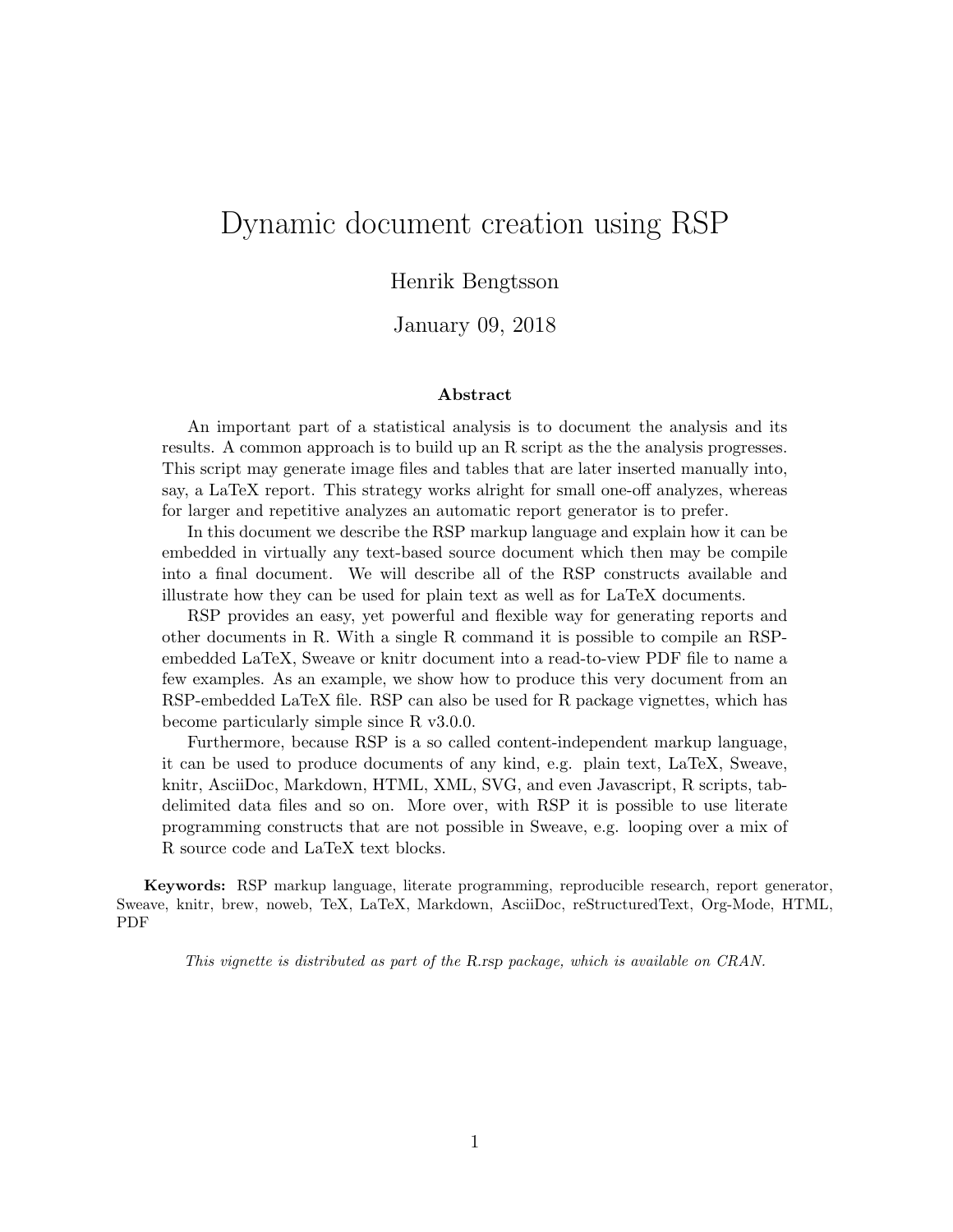# Contents

| $\mathbf{1}$ |     | Introduction to RSP                                                                                                                                  | 3                       |
|--------------|-----|------------------------------------------------------------------------------------------------------------------------------------------------------|-------------------------|
|              | 1.1 | $\text{rcat}()$ - the RSP version of cat $() \dots \dots \dots \dots \dots \dots \dots \dots \dots \dots \dots \dots$                                | 3                       |
|              | 1.2 |                                                                                                                                                      | 3                       |
|              | 1.3 |                                                                                                                                                      | 3                       |
|              |     | 1.3.1                                                                                                                                                | $\overline{4}$          |
|              |     |                                                                                                                                                      |                         |
| $\bf{2}$     |     | The RSP markup language                                                                                                                              | $\overline{\mathbf{4}}$ |
|              | 2.1 |                                                                                                                                                      | 5                       |
|              | 2.2 |                                                                                                                                                      | 6                       |
|              | 2.3 |                                                                                                                                                      | 6                       |
|              |     | 2.3.1                                                                                                                                                | $\boldsymbol{6}$        |
|              |     | 2.3.2<br>Inlining values of variables and expressions $(\langle\frac{1}{2}\rangle = \langle \text{code chunk}\rangle\frac{1}{2})$                    | $\overline{7}$          |
|              |     | Iterating over a mixture of RSP constructs and text blocks $\hfill\ldots\ldots\ldots\ldots\ldots\ldots$<br>2.3.3                                     | $\overline{7}$          |
|              |     | 2.3.4<br>Templates - reusing a mixture of RSP and text blocks $\ldots \ldots \ldots \ldots \ldots \ldots$                                            | 8                       |
|              | 2.4 |                                                                                                                                                      | 9                       |
|              |     | 2.4.1                                                                                                                                                | 9                       |
|              |     | Manually controlling trailing whitespace and line breaks $(\frac{1}{2})$ and $\frac{1}{2}$ )<br>2.4.2                                                | 9                       |
|              | 2.5 |                                                                                                                                                      | 10                      |
|              |     | $2.5.1\,$                                                                                                                                            | 10                      |
|              |     | Including file contents (<%@include file=" $\langle$ pathname URL $\rangle$ "%>)<br>2.5.1.1                                                          | 11                      |
|              |     | Including plain text $(\langle \sqrt[n]{\text{qinclude content}} = " \langle \text{content} \rangle" \rangle)$<br>2.5.1.2                            | 11                      |
|              |     | 2.5.2                                                                                                                                                | 11                      |
|              |     | Setting metadata via R vignette metadata $\ldots \ldots \ldots \ldots \ldots \ldots$<br>2.5.2.1                                                      | 12                      |
|              |     | 2.5.3                                                                                                                                                | 12                      |
|              |     | Conditional inclusion/exclusion $(\langle \sqrt[n]{\mathfrak{Qif}} \dots \sqrt[k]{\rangle} \dots \dots \dots \dots \dots \dots \dots \dots$<br>2.5.4 | 13                      |
|              |     |                                                                                                                                                      | 14                      |
|              | 2.6 |                                                                                                                                                      | 14                      |
|              |     | Compiling a standalone RSP document from a preprocessed but not evaluated RSP<br>$2.6.1\,$                                                           |                         |
|              |     |                                                                                                                                                      | 14                      |
|              |     |                                                                                                                                                      |                         |
| 3            |     | Solutions specific to the R environment                                                                                                              | 14                      |
|              | 3.1 |                                                                                                                                                      | 14                      |
|              |     | 3.1.1                                                                                                                                                | 14                      |
|              |     | 3.1.2                                                                                                                                                | 15                      |
|              |     | 3.1.3<br>Including image files in HTML $\dots \dots \dots \dots \dots \dots \dots \dots \dots \dots \dots \dots$                                     | 15                      |
|              |     | 3.1.4                                                                                                                                                | 16                      |
|              | 3.2 |                                                                                                                                                      | 17                      |
|              |     | Evaluating and capturing expression and output $(\langle\%=withCapture((code chunk))\rangle)$ 17<br>3.2.1                                            |                         |
|              |     | 3.2.2                                                                                                                                                | 18                      |
|              |     | 4 History of RSP                                                                                                                                     | 18                      |
|              |     |                                                                                                                                                      |                         |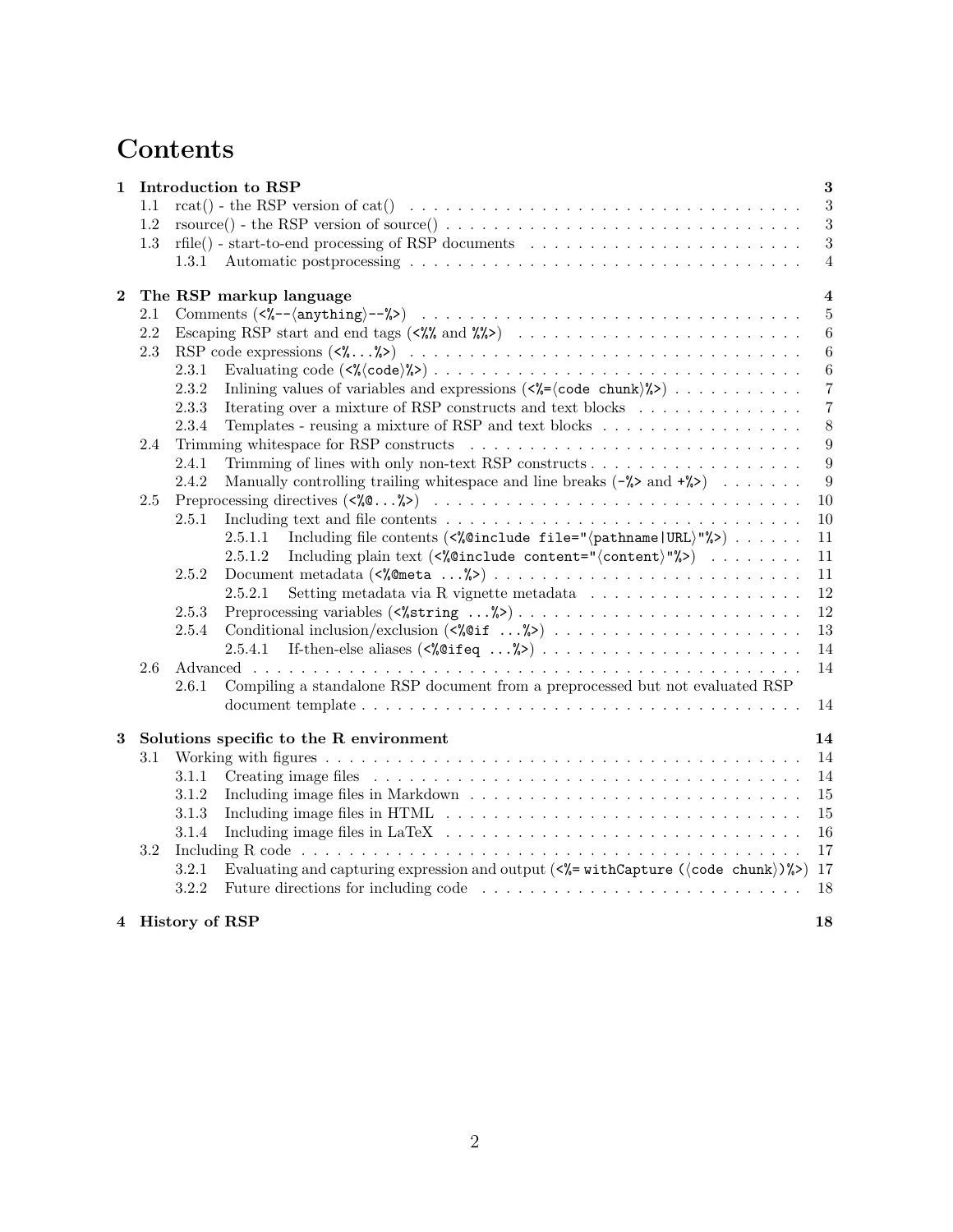## <span id="page-2-0"></span>1 Introduction to RSP

The RSP markup language makes it possible to interweave text and source code in a compact and powerful way for the purpose of generating text of any format. An example of an RSP-embedded string is

"A random integer in  $[1,100]$ :  $\frac{8}{25}$ sample(1:100, size=1)%>\n"

This string contains three RSP constructs, namely a *plain text string* "A random integer in [1,100]: ", an RSP expression  $\leq$  = sample(1:100, size=1)%>, which here contains R code, and a second text string "\n". The idea of RSP is to translate this into source code, which somewhat simplified would be

```
cat("A random integer in [1,100]:")
cat(sample(1:100, size=1))
cat("n")
```
By evaluating this code a text string is outputted, e.g.

```
A random integer in [1,100]: 77
```
## <span id="page-2-1"></span>1.1  $rcat()$  - the RSP version of cat()

Using the RSP engine of the  $R$ .rsp package<sup>[1](#page-2-4)</sup>, the above RSP string can be processed and outputted as

```
> library("R.rsp")
> rcat("A random integer in [1,100]: \langle\frac{1}{6}=sample(1:100, size=1)\langle\rangle\langle\rangle\langle n''\rangleA random integer in [1,100]: 77
```
As explained further in Section [2,](#page-3-1) the RSP construct  $\langle\mathscr{K}=\langle \text{code chunk}\rangle\mathscr{K}$  causes the R expression ' $\langle \text{code chunk}\rangle\mathscr{K}$  $\text{chunk}$  to be evaluated and its value to be inserted into the text (replacing the RSP construct). To process the RSP string without outputting the result, but instead returning it in a character string, do

```
> s <- rstring("A random integer in [1,100]: <%=sample(1:100, size=1)%>\n")
> print(s)
[1] "A random integer in [1,100]: 43\n"
```
## <span id="page-2-2"></span>1.2 rsource() - the RSP version of source()

Consider instead the case where the above RSP string is stored in the text file random.txt.rsp. Analogously to how source() runs an R script, rsource() runs an RSP document, e.g.

```
> rsource("random.txt.rsp")
A random integer in [1,100]: 14
```
### <span id="page-2-3"></span>1.3 rfile() - start-to-end processing of RSP documents

As an alternative to rsource(), an RSP file can be processed using rfile(), which instead of outputting to standard output ("displaying on screen") writes the output to file. For instance,

```
> rfile("random.txt.rsp")
```
generates a plain text file (random.txt) that contains

<span id="page-2-4"></span><sup>&</sup>lt;sup>1</sup>To install the *R*.rsp package, call install.packages("R.rsp") at the *R* prompt.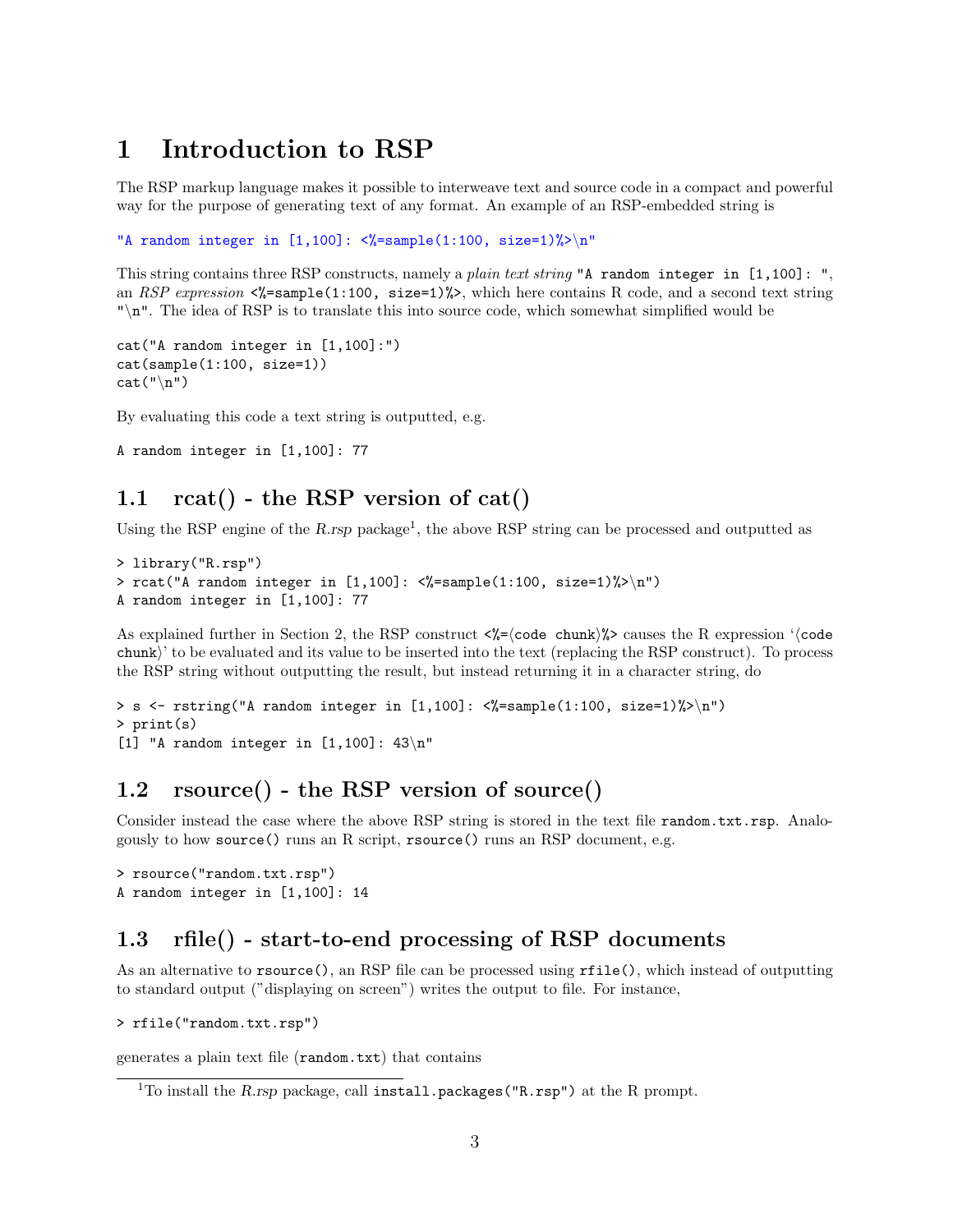A random integer in [1,100]: 96

The filename of the output is the same as the RSP file with the file extension dropped. To try this example yourself, do

```
path <- system.file("exData", package="R.rsp")
rfile("random.txt.rsp", path=path)
```
which generates random.txt in the current directory. To process the same RSP file into a string (without generating a file), do

```
path <- system.file("exData", package="R.rsp")
s <- rstring(file="random.txt.rsp", path=path)
cat(s)
```
The latter example illustrates how rstring() also can load RSP strings from either a file (or a URL or a connection) as an alternative to taking plain strings as input.

#### <span id="page-3-0"></span>1.3.1 Automatic postprocessing

For RSP documents that output certain file formats such as LaTeX, Sweave, and knitr, further processing of the RSP file output is often necessary before obtaining the final RSP product, e.g. a PDF file. The rfile() function will, based on the content type of the generated RSP output, detect if further processing ("postprocessing") is possible. If so, it is postprocessed to arrive at the final product. Currently, postprocessing to generate PDF and HTML output is directly supported for LaTeX, Markdown, AsciiDoc, Sweave and knitr documents. For instance, consider an RSP-embedded LaTeX document report.tex.rsp. When compiling it by

```
> rfile("report.tex.rsp")
```
the rfile() method will (i) parse and evaluate the RSP-embedded LaTeX document resulting in a LaTeX document (report.tex), but in addition it will also (ii) compile the LaTeX document into a PDF (report.pdf). To disable RSP postprocessing, specify argument postprocess=FALSE when calling rfile(). To try postprocessing yourself, compile this very document by

```
> path <- system.file("doc", package="R.rsp")
> rfile("Dynamic_LaTeX_reports_with_RSP.tex.rsp", path=path)
```
The generated PDF (Dynamic LaTeX reports with RSP.pdf) will be available in the current directory of R (see getwd()). It is also possible to compile online RSP documents, e.g.

```
> url <- "https://raw.githubusercontent.com/HenrikBengtsson/R.rsp/
          master/vignettes/Dynamic_document_creation_using_RSP.tex.rsp"
```
> rfile(url)

which produces a PDF of the current developer's version of this vignette.

## <span id="page-3-1"></span>2 The RSP markup language

An RSP-embedded text document, or short an RSP document, is a text document (string or file) that contains a set of RSP constructs, which each is defined by a pair of RSP start  $\langle \checkmark \rangle$  and end  $\langle \checkmark \rangle$  tags. There are three main types of RSP constructs:

1. RSP comments  $(\langle \cdot \rangle - - \ldots - \rangle)$ ,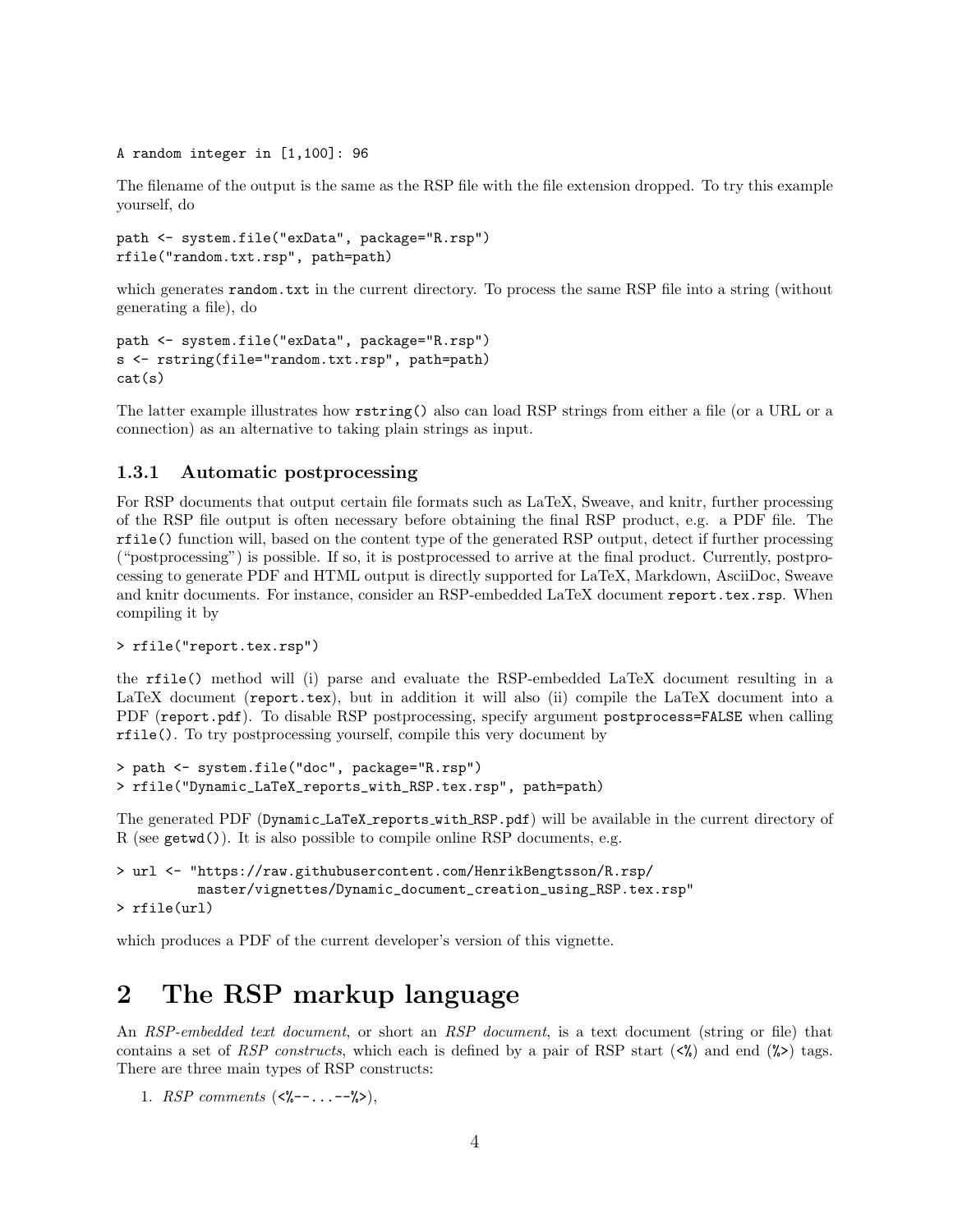- 2. RSP preprocessing directives  $(\langle \mathcal{K} \mathbf{0} \dots \mathcal{K} \rangle)$ , and
- 3. RSP code expressions  $(\langle \cdot \rangle, \ldots \rangle)$ .

Everything outside of RSP constructs is referred to as RSP text, or short just as 'text'. When an RSP document is processed ("compiled"), it is first (i) parsed where comments are dropped and preprocessing directives are processed (and replaced by either text or RSP code expressions), then (ii) translated into plain R code, which when (iii) evaluated generates an RSP product (as a string or an output file).

Remark: An RSP comment may contain anything, including other RSP constructs. An RSP preprocessing directive may contain RSP comments (which are dropped), but not RSP code expressions. An RSP code expression may contain RSP comments (dropped) and RSP preprocessing directives (processed before parsing the RSP code expression), but not other RSP code expressions.

The simplest RSP document possible is a string that contains none of the above RSP constructs, just a single RSP text, which will be outputted "as is"<sup>[2](#page-4-1)</sup> in the outputted RSP product. A slightly more elaborate example is the RSP string

"A random integer in  $[1,100]$ :  $\frac{8}{3}$ =sample(1:100, size=1)%>\n"

which is parsed into the following sequence of RSP constructs: (i) text 'A random integer in [1,100]: ', (ii) RSP code expression ' $\&$ =sample(1:100, size=1)%>', and (iii) text '\n'. When this sequence is later evaluated, the two text components are inserted into the RSP product "as is", whereas for the RSP code expression its contained R code is evaluated and the return value is inserted into the RSP product as text.

## <span id="page-4-0"></span>2.1 Comments  $(\langle\%-\langle\mathrm{anything}\rangle-\rangle-\rangle)$

The RSP markups  $\langle\mathcal{K}-\langle\mathrm{anything}\rangle-\mathcal{K}\rangle$ ,  $\langle\mathcal{K}--\langle\mathrm{anything}\rangle-\mathcal{K}\rangle$  and so on represent RSP comments, which can be used to drop large sections of an RSP document<sup>[3](#page-4-2)</sup>. Unlike other RSP constructs, an RSP comment may contain other RSP constructs (also incomplete ones) including RSP comments. In order to nest RSP comments, any nested comment must use a different number of hyphens compared to the surrounding RSP comment<sup>[4](#page-4-3)</sup>. For example, the following RSP document

```
\langle\%-- This is an RSP comment that will be dropped -\rangle\You can write a paragraph and drop a large portion of it using
<%--- This comment contains both regular RSP expressions
There are \langle\-n\rangle\ red \langle\-type\rangle\s
\langle\%--\rangle as well as another RSP comment -\rangle\langle\ranglewhich is nested. ---%>RSP comments.
```
is from the parser's point of view equivalent to the following RSP document

```
You can write a paragraph and drop a large portion of it using
RSP comments.
```
which produces

<span id="page-4-2"></span><span id="page-4-1"></span><sup>2</sup>Except for escaped RSP start and end tags as explained in Section [2.2.](#page-5-0)

<sup>&</sup>lt;sup>3</sup>An RSP comment may can contain *anything* because it is dropped by the RSP parser at the very beginning before parsing the text and the other RSP constructs.

<span id="page-4-3"></span><sup>&</sup>lt;sup>4</sup>The reason for needing a different number of hyphens in nested RSP comments is because RSP comments are non-greedy, that is, anything between (and including) the  $\langle\gamma\rangle$ -- and the first following  $-\gamma\rangle$  will be dropped.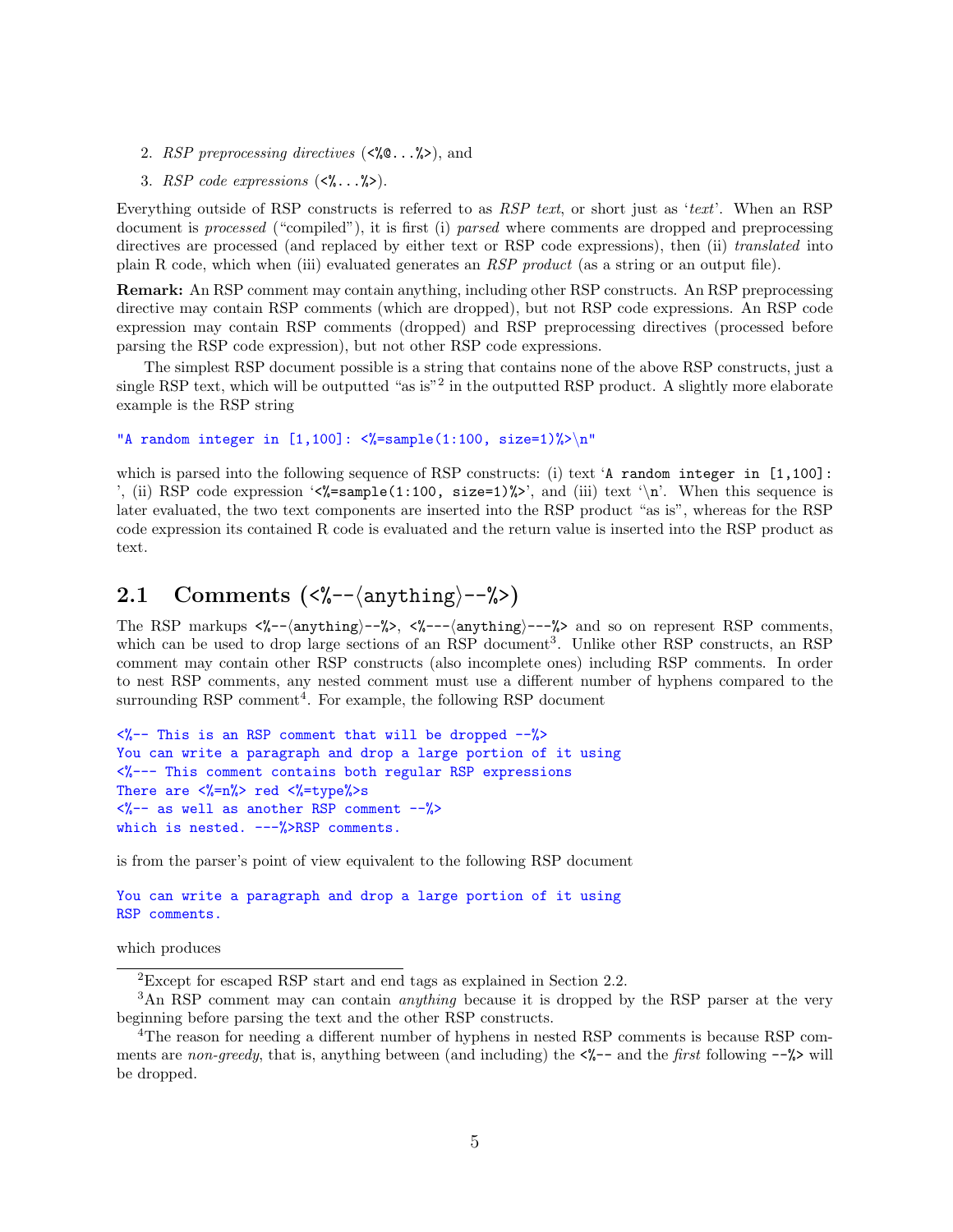You can write a paragraph and drop a large portion of it using RSP comments.

**Remark:** The number of prefix and suffix hyphens in an RSP comment must match, i.e.  $\lt$ %--- A comment  $-\frac{2}{\sqrt{2}}$  is *not* recognized as an RSP comment.

Remark: As explained in Section [2.4,](#page-8-0) all RSP constructs with a suffix hyphen causes any following whitespace including the first following line break to be trimmed, if and only if no other characters appear after the construct. This means that all RSP comments automatically trim such empty text. This explains why there are no empty lines after dropping the RSP comments in the above example.

**Remark:** Trailing whitespace can be trimmed from any line by adding  $\langle\mathbf{\hat{z}}\rangle$ --- $\mathbf{\hat{z}}\rangle$  at the end of that line. For convenience, one can also use  $\langle -\frac{1}{2}, \frac{1}{2}, \frac{1}{2}, \frac{1}{2} \rangle$ , which is a short form for  $\langle -\frac{1}{2}, -\frac{1}{2} \rangle$ .

## <span id="page-5-0"></span>2.2 Escaping RSP start and end tags  $(\langle\% \rangle \otimes \langle\$\rangle)$

To include '<%' and '%>' in the text of the RSP product they need to be escaped so that the RSP parser does not recognize them as being part of an RSP construct. This can be done as '<%%' and '%%>', respectively. For instance,

```
> rcat("A random integer in [1,100]: <%%=sample(1:100, size=1)%%>\n")
A random integer in [1,100]: \langle%=sample(1:100, size=1)%>
```
To clarify this further, consider the output of the following steps

```
> a <- "A random integer in [1,100]: \langle\%=\text{sample}(1:100, \text{ size=1})\%'\rangle\n"
> b <- rstring(a)
> rcat(b)
A random integer in [1,100]: 8
```
**Remark:** The string ' $\langle\frac{1}{6}\rangle$ ' is interpreted as an escaped ' $\langle\frac{1}{6}\rangle$ ' followed by a '>' and not as an empty RSP code expression.

## <span id="page-5-1"></span>2.3 RSP code expressions  $(\langle \cdot \rangle, \ldots \rangle)$

#### <span id="page-5-2"></span>2.3.1 Evaluating code  $(\langle\% \langle \text{code}\rangle\% \rangle)$

The RSP markup  $\langle\% \rangle$  code)%> evaluates the source code (without displaying it in the output document). For instance,

```
<%
n <- 3; # Comments are kept
type <- "horse"
\frac{9}{2}
```
evaluates the code such that  $n = 3$  and type  $==$  "horse" afterward.

Note that with this construct it is possible to insert incomplete code expression and completed it in a later RSP code block. For example,

Counting: <% for (i in 1:3) { %> <%=i%><% } %>.

For more details on this, see Section [2.3.3.](#page-6-1)

Remark: The source code specified in an RSP code expression must have at least one character (which may be a blank). Notably,  $\langle\,\!\langle\,\!\langle \chi\rangle\rangle\!\rangle$  is not an RSP code expression with reasons is explained in Section [2.2.](#page-5-0)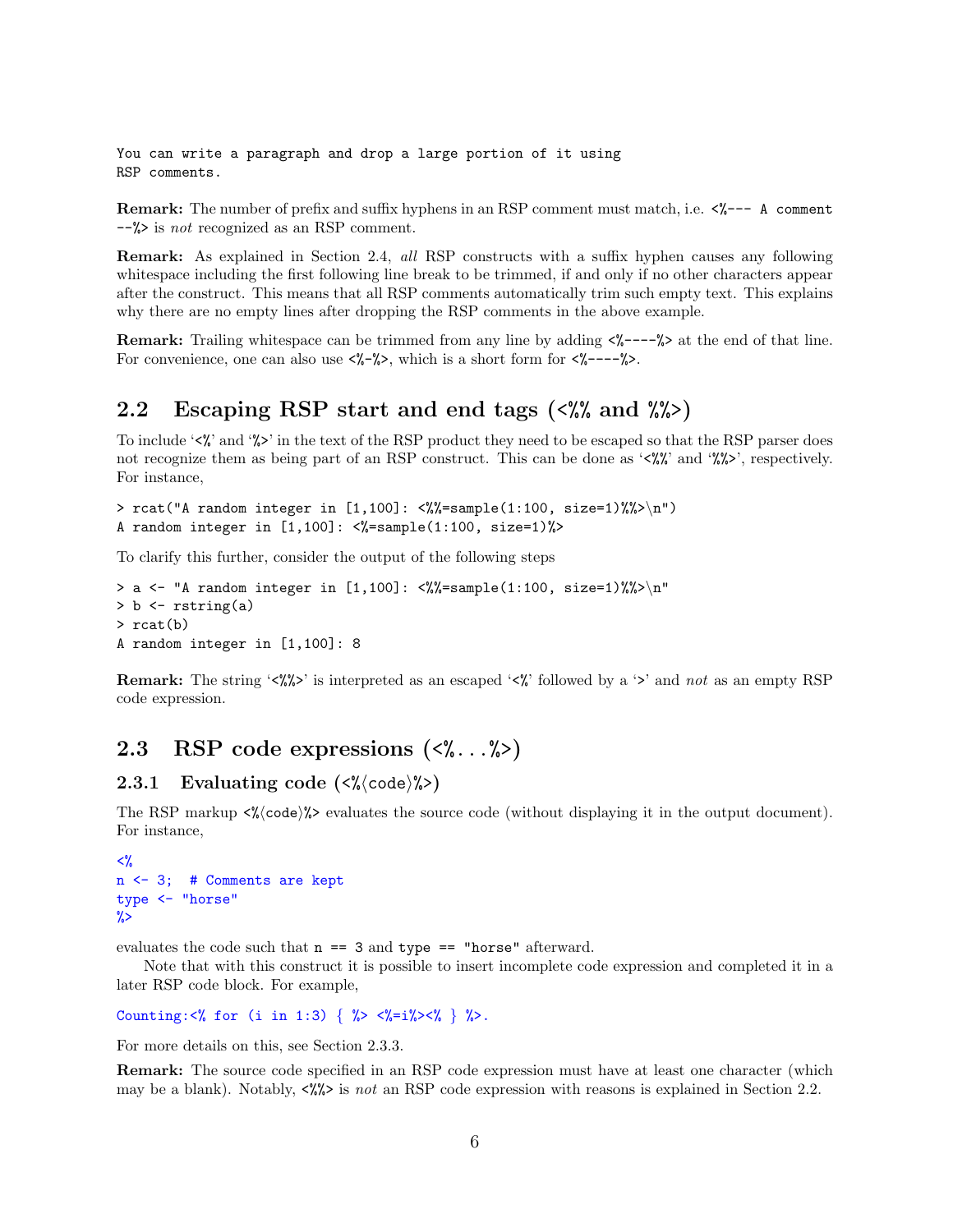#### <span id="page-6-0"></span>2.3.2 Inlining values of variables and expressions  $(\langle\ensuremath{\mathcal{K}}\xspace = \langle \text{code chunk} \rangle \ensuremath{\mathcal{K}}\xspace >)$

The RSP markup  $\frac{1}{n}$  (code chunk)%> evaluates the code chunk (without inserting the code itself into the document) and inserts the character representation<sup>[5](#page-6-2)</sup> of the returned object. For instance,

```
Today's date is <%=Sys.Date()%>
```
would produce the string 'Today's date is 2018-01-09'. If inlining a vector of values, they are all pasted together without a separator. For example,

The letters of the alphabet are  $\sqrt{s}$ -LETTERS $\sqrt{s}$ 

produces "The letters the alphabet are 'ABCDEFGHIJKLMNOPQRSTUVWXYZ'". To separate the elements with commas, use <%=paste(LETTERS, collapse=", ")%>. Alternatively, use <%=hpaste(LETTERS)%> to output 'A, B, C, ...,  $Z'$ <sup>[6](#page-6-3)</sup>.

Remark: When inlining results, the  $\langle \text{code chunk} \rangle$  must be a complete and valid R expression, otherwise it would not be able to evaluate it and return the result.

#### <span id="page-6-1"></span>2.3.3 Iterating over a mixture of RSP constructs and text blocks

A useful feature of RSP is that it is possible to use RSP constructs that span multiple code and text blocks. For instance, the following will iterate over a set of text and code blocks

```
The \frac{1}{n} <- length(letters)%> letters in the English alphabet are:
\langle\% for (i in 1:n) \langle\% \rangle\langle \mathcal{S}'_n = \text{letters}[i] \mathcal{S}_n \rangle / \langle \mathcal{S}'_n = \text{LETTERS}[i] \mathcal{S}_n \rangle \langle \mathcal{S}'_n = i f(i \leq n) ", "\mathcal{S}_n\langle\!\langle \cdot \rangle\!\rangle \to \langle \cdot \rangle.
```
which generates<sup>[7](#page-6-4)</sup>: 'The 26 letters in the English alphabet are:  $a/A$ ,  $b/B$ ,  $c/C$ ,  $d/D$ ,  $e/E$ ,  $f/F$ ,  $g/G$ ,  $h/H$ , i/I, j/J, k/K, l/L, m/M, n/N, o/O, p/P, q/Q, r/R, s/S, t/T, u/U, y/V, w/W, x/X, y/Y, z/Z.'

A more complex example is where one wish to generate a report on human genomic data across all of the 24 chromosomes and where the same type of analysis should be repeated for each chromosome. With RSP markup, this can be achieved by an outer loop over chromosomes, as illustrated by

```
\langle \nabla \times \mathbf{r} \rangle for (chromosome in 1:24) \langle \nabla \times \mathbf{r} \rangle\section{Chromosome <%=chromosome%>}
...
A mix of RSP and text blocks constituting
the analysis of the current chromosome.
...
\langle\% \rangle # for (chromosome ...) \frac{1}{2}
```
Remark: Note that there exist no corresponding construct in noweb-style markup languages, e.g. Sweave. Instead, contrary to RSP, Sweave requires that each of the code chunks contains a complete R expression. This means that, in terms of the above example, in Sweave it is not possible to begin a for loop in one code

<span id="page-6-2"></span><sup>&</sup>lt;sup>5</sup>In R, the *character representation* of an object x is what generic function rpaste(x) gives. The default returns paste $0$ (as.character(x), collapse=""), but may be refined and customized for particular classes in the RSP document.

<span id="page-6-4"></span><span id="page-6-3"></span><sup>&</sup>lt;sup>6</sup>The hpaste() function of R.utils provides "human-readable" pasting of vectors.

<sup>&</sup>lt;sup>7</sup>Of course, in this particular case, the above for-loop can be replaced by  $\langle\$ <sup>\*</sup>=paste(letters, LETTERS,  $sep=","$ ,  $collapse="$ , ")%>.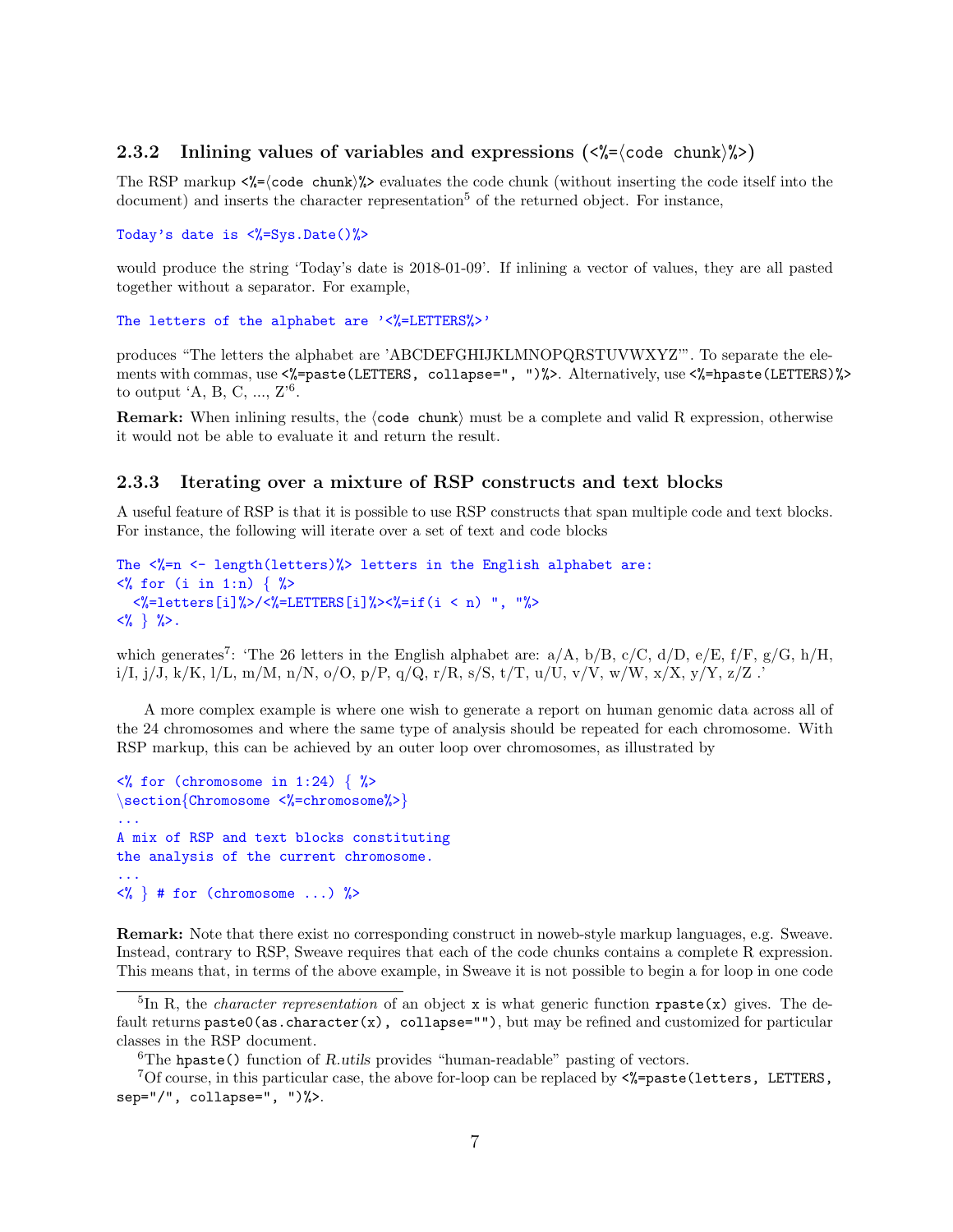chunk and end it in a succeeding one. This has to do with the fundamentally different way RSP and Sweave documents are processed. If using Sweave, one solution is to use RSP markup in the Sweave document, process it via RSP to generate a pure Sweave document, which can then in turn be processed using the Sweave engine to get a TeX file and eventually the final PDF document. Alternatively, one can use rfile() to complete all these steps at once, e.g. rfile("report.Rnw.rsp") will generate report.pdf as well as the intermediate report.Rnw and report.pdf files. This illustrates the power of the RSP language and how it can be used as a preprocessor of any other literate programming language.

#### <span id="page-7-0"></span>2.3.4 Templates - reusing a mixture of RSP and text blocks

Sometimes rather similar paragraphs of text, tables, or figures are used throughout a document with only minor differences. Instead of manually cut'n'pasting the same pieces to other places of the document over and over, it is more robust and much easier to setup a template function which can then used in place.

Because of the nature of the RSP language, setting up a template is as simple as wrapping the mixture of RSP and code blocks (Section [2.3.3\)](#page-6-1) in a function definition. For example, assume you wish to reuse the following RSP passage multiple times with different values of n in a LaTeX document

```
The sum of x=\frac{\frac{1}{n} \, \hbar^2}{\ldots}, abbreviate="\ldots")%>$ is \frac{\frac{1}{n} \, \hbar^2}{\ldots}.
```
The solution is to wrap it up in a template function

```
\langle\% myTemplate \langle\text{-} function(n, ...) \{\% \rangleThe sum of x=<\frac{1}{n}, abbreviate="\\ldots")%>$ is <%=sum(1:n)-%>.<%-%>
\langle\!\langle\ \rangle\ \rangle # myTemplate() \langle\!\langle\ \rangle\ \rangle
```
Recall that there is no limitation in how many text and RSP blocks you can use. Note also how we use an empty RSP comment  $(\langle \mathcal{L}_b^{\prime\prime} - \mathcal{L}_c^{\prime\prime}\rangle)$  at the end of the template function. That is used in order to escape the trailing line break (Section [2.1\)](#page-4-0). Without the trailing RSP comment, the final document would contain a whitespace after the period (and before the closing single-quote in the previous sentence). The above template function can now be used by calling it within an RSP code block as

#### <% myTemplate(n=3) %>

which produces 'The sum of  $x = 1, 2, 3$  is 6.'. Naturally, a template function can be reused any number of times. For example, the following RSP-embedded LaTeX block

```
\begin{itemize}
<% for (ii in c(3,5,10,100)) { %>
 \item <% myTemplate(n=ii) %>
\langle\!\langle \cdot \rangle \rangle # for (ii ...) \langle \rangle>
\end{math}
```
produces

- The sum of  $x = 1, 2, 3$  is 6.
- The sum of  $x = 1, 2, 3, 4, 5$  is 15.
- The sum of  $x = 1, 2, 3, ..., 10$  is 55.
- The sum of  $x = 1, 2, 3, \ldots, 100$  is 5050.

**Remark:** When using templates, use only  $\langle\mathcal{K} \dots \mathcal{K}\rangle$  and not  $\langle\mathcal{K} \dots \mathcal{K}\rangle$ . The reason for this is that the way templates are setup they already output their contents/results to the generated RSP product.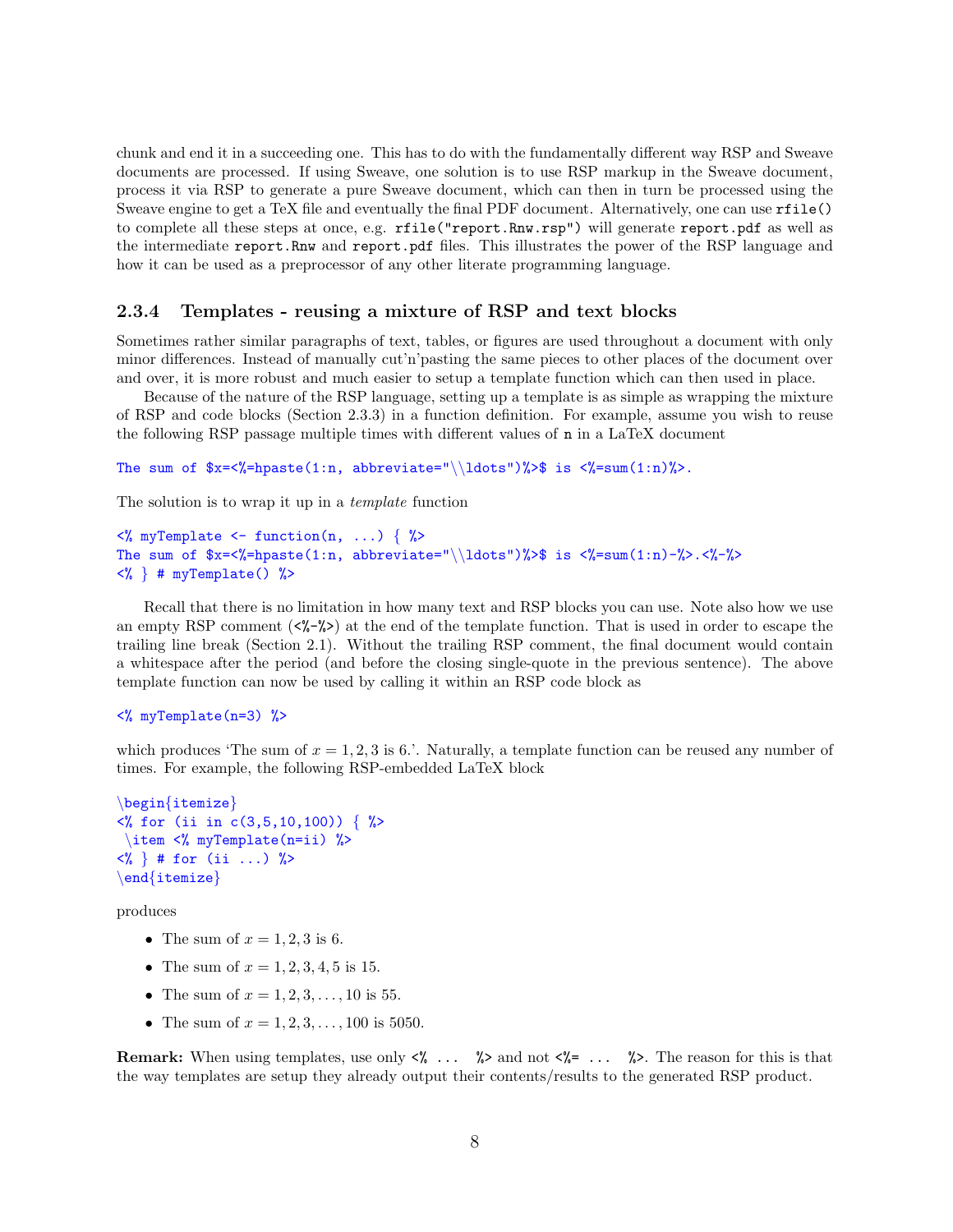## <span id="page-8-0"></span>2.4 Trimming whitespace for RSP constructs

Because of readability of the RSP source document, RSP constructors are often placed on lines separate from the text blocks but also other RSP constructs. Depending on how whitespace and line breaks (as introduced by the above coding style) are handled in the output format, this may or may not affect how the output document renders. For instance, line breaks explicitly introduced in an RSP source document will make the an outputted plain text document look different whereas single line breaks will not affect how a LaTeX document is compiled.

#### <span id="page-8-1"></span>2.4.1 Trimming of lines with only non-text RSP constructs

The whitespace before and after RSP constructs that are on their own lines without no other non-whitespace text will always have their surround whitespace trimmed off. They will also have the first following line break removed, unless it is manually controlled as describe in the next subsection. This automatic trimming of "stand-alone" RSP constructs enhanced readability of RSP source documents without introducing unnecessary whitespace and line breaks. Consider the following example and think about how whitespace and line breaks are removed or kept:

```
You don't have to worry too much about whitespace, e.g. the
  <\frac{9}{6}s <- "will have its surrounding whitespace"
  \frac{9}{2}above RSP expression \langle\frac{9}{8}=s\rangletrimmed off as well as its trailing line break.
```
which produces

You don't have to worry too much about whitespace, e.g. the above RSP expression will have its surrounding whitespace trimmed off as well as its trailing line break.

#### <span id="page-8-2"></span>2.4.2 Manually controlling trailing white space and line breaks  $(\frac{-\pi}{2})$  and  $\frac{+\pi}{2}$

Also for RSP constructs that are not surrounded by only whitespace, it is possible to control how whitespace and line breaks following RSP constructs are trimmed. This is done via so called RSP end tag specifications. Those apply to all types of RSP constructs. By adding an end tag hyphen at the end of an RSP construct (i.e.  $-\frac{1}{2}$ ), all following whitespace (space and tabs) including the *first* line break (the newline) is dropped ("trimmed"), if and only if there are no other characters following the RSP construct. How this works is illustrated in the following example:

```
> rstring("A random integer in [1,100]: <%=sample(1:100, size=1)%>\n")
[1] "A random integer in [1,100]: 48\n"
> rstring("A random integer in [1,100]: \langle\frac{1}{8}=sample(1:100, size=1)-\langle\rangle>\n")
[1] "A random integer in [1,100]: 48"
> rstring("A random integer in [1,100]: \langle%=sample(1:100, size=1)-% \t \n\n\n")
[1] "A random integer in [1,100]: 48\langle n \rangle n"
```
To disable the trimming of trailing whitespace and line breaks, add an *end tag plus sign*, i.e. ' $\frac{1}{2}$ '. For instance,

```
> rstring("abc\n'k='DEF'%\n'nGHI")[1] "abc\nDEF\nGHI"
> rstring("abc\n<%='DEF'-%>\nGHI")
[1] "abc\nDEFGHI"
> rstring("abc\n'k='DEF''+%>nGHI")[1] "abc\nDEF\nGHI"
```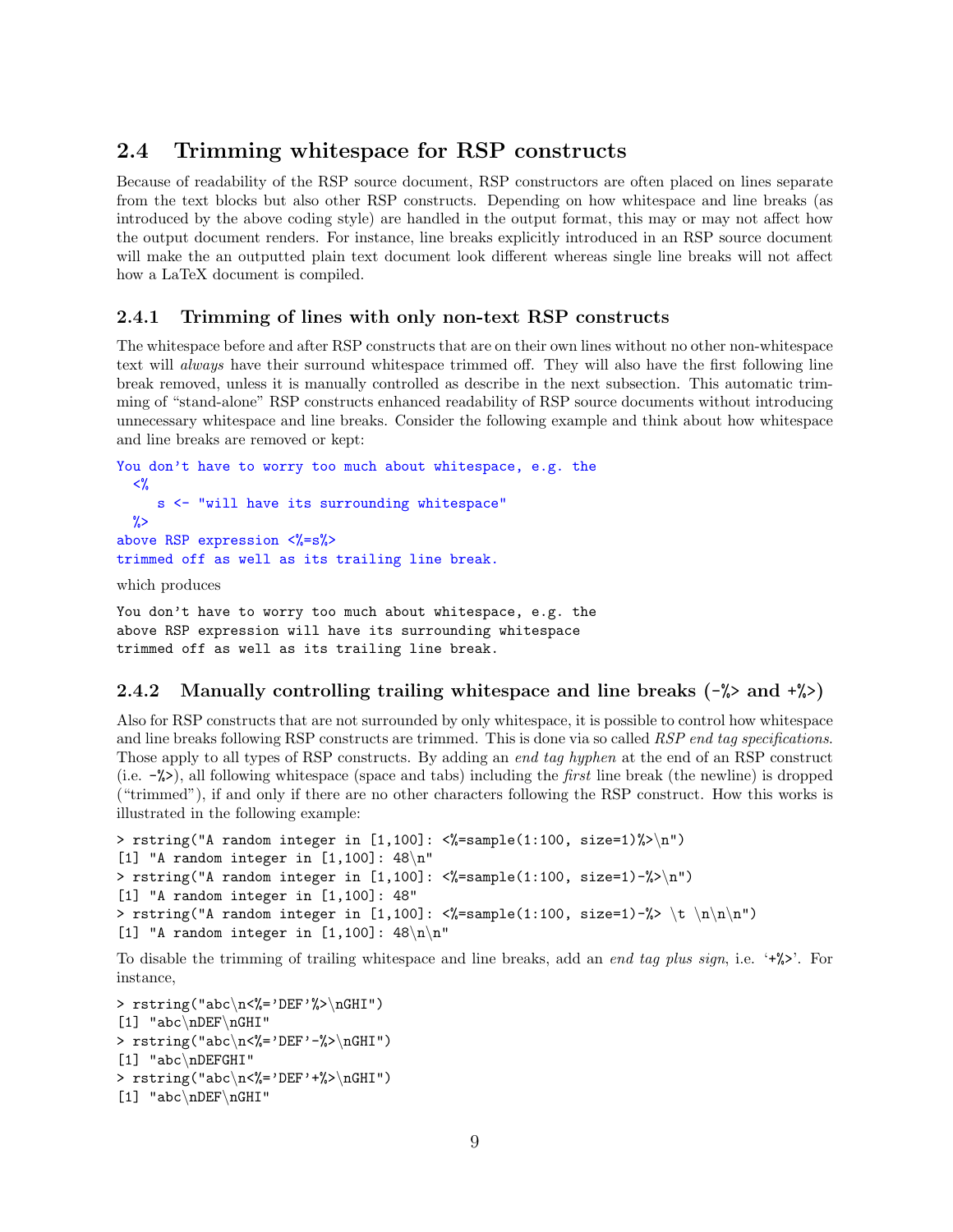## <span id="page-9-0"></span>2.5 Preprocessing directives (<%@...%>)

An RSP preprocessing directive, or short an RSP directive, is an RSP construct that starts with an '@' followed by a *directive* and zero or more *named arguments*, e.g.  $\langle\text{C}(\mathbf{C})\rangle$  file="random.tex.rsp"%>. RSP directives can for instance be used to include the content of another file or conditionally include/exclude parts of the existing document. RSP preprocessing directives facilitate modularization of RSP documents such that the same RSP module can be reused in many places, which in turn minimizes and often eliminates the manual and often error-prone process of cut-and-pasting content between documents. RSP preprocessing directives are processed during the parsing of the RSP document. This is done after RSP comments have been dropped and before RSP code expressions are parsed. This means that

- RSP comments can be used to commenting out and hence exclude RSP preprocessing directives, e.g. <%--- <%@include file="random.tex.rsp"%> ---%>.
- RSP preprocessing directives may insert new RSP code expressions as if they where part of the original RSP document, e.g. <%@include file="random.tex.rsp"%>. Any RSP comments inserted will be dropped as expected. If other RSP directives are inserted, they are processed immediately.
- After being processed, only RSP text and RSP code expressions remains (no RSP preprocessing directives). Notably, RSP code expressions do not see or have access to RSP preprocessing directives or any of their assigned variables.

The value of an RSP directive argument is parsed as a  $GString^8$  $GString^8$ . A GString is a regular string that optionally may contain bash-like syntax for inserting values of system environment variables. Note how this substitution is indepent of the R language. For convenience, when processing an RSP document using the RSP parser of the R.rsp package, GString also looks for a matching variables elsewhere. Notably, it searches (i) among the variables in the R workspace, (ii) among the R options, and then (iii) among the system environment variable.<sup>[9](#page-9-3)</sup> Use of GStrings will be illustrate further in below sections.

Remark: Variables set in RSP code expressions cannot be used in RSP directives, because they are only assigned after the RSP preprocessing directives have been processed.

Remark: All RSP directive arguments (also known as "attributes") must be named with names having the correct case and not being abbreviated. For instance, <%@include file="random.tex.rsp"%> is correct whereas <%@include "random.tex.rsp"%>, <%@include File="random.tex.rsp"%> and <%@include f= "random.tex.rsp"%> are not.

**Remark:** The formal syntax for an RSP preprocessing directive is  $\langle\% \phi \rangle$  (directive)  $[\langle \text{name}\rangle = \langle \text{value}\rangle] * \rangle \rangle$ . An argument name may consist of alphanumeric characters and underscores where the first being a letter or an underscore. The argument values are parsed as strings and must be quoted either using matching single or double quotes.

Remark: Just like RSP comments, RSP directives are designed to be independent of the programming language. In other words, by design these constructs are not relying on the R language. Another way look at it is that the processing of RSP comments and RSP directives may be done by an *RSP processor* written in a different language than R, e.g. Python or C.

#### <span id="page-9-1"></span>2.5.1 Including text and file contents

It is possible to include the contents of other text and RSP documents. These can be either specified as text strings (argument 'content') or as files (argument 'file'), which may be either a file on the file

<span id="page-9-3"></span><span id="page-9-2"></span> $8$ GStrings can be processed in R by the gstring() function in the R.utils package.

<sup>&</sup>lt;sup>9</sup>Although the RSP parser of the R.rsp package also looks for GString variable in the R environment and its options, it does not mean that these variables are dependent on the R language. The substituted value will always be interpreted as a character string. An RSP parser implemented in Python could take a similar approach.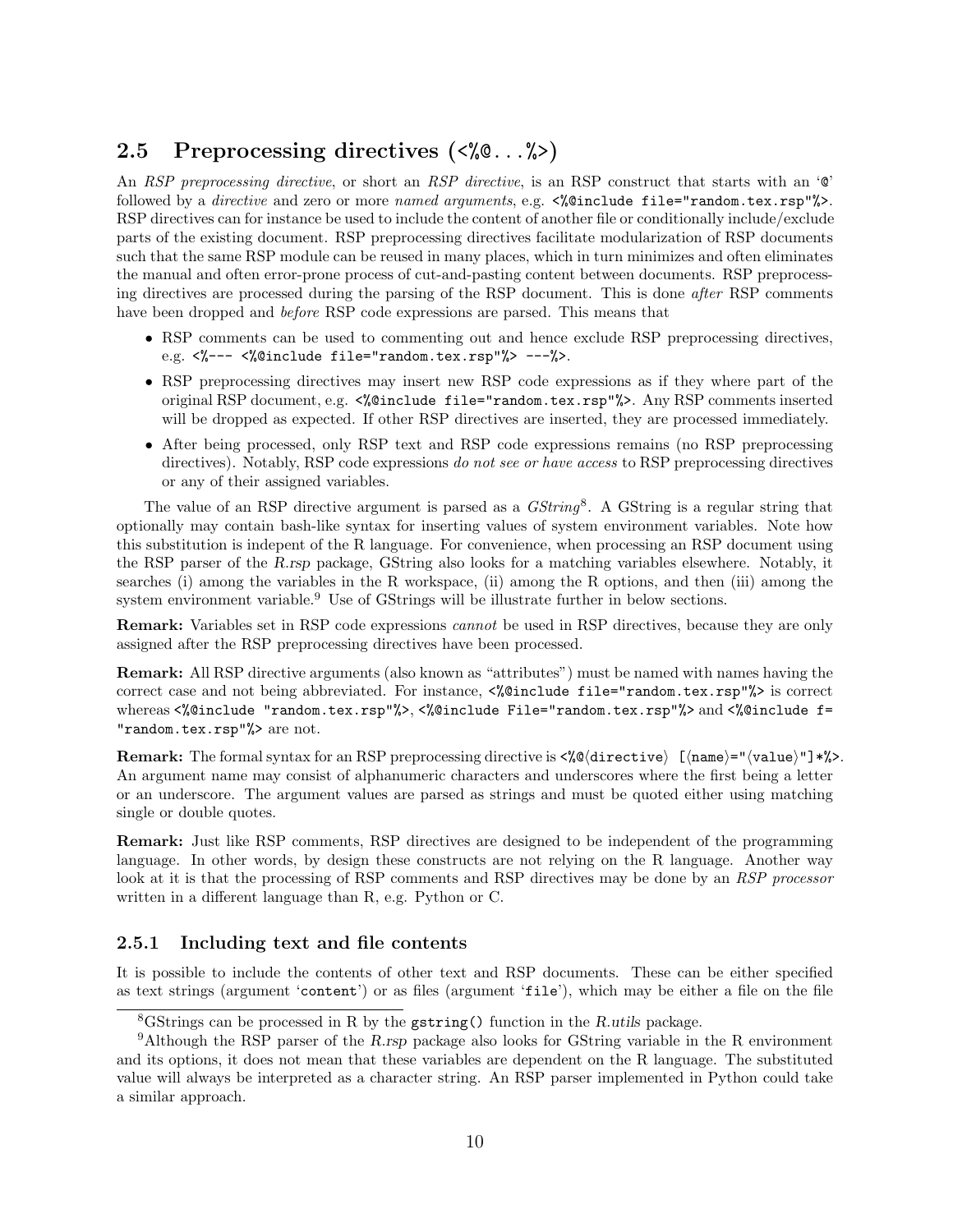system or URL/document online.

<span id="page-10-0"></span>**2.5.1.1** Including file contents  $(\langle\%@include \text{ file}=\langle\%@inname|URL\rangle"\rangle)$  To include the content of a text file "as is" during preprocessing, use the 'file' argument. This may be used to include a local file or a file online (specified as a URL). For instance, to include the content of text file 'randoms.txt' as is into the RSP document, use

```
<%@include file="randoms.txt"%>
```
To include the RSP preprocessed content of RSP file 'random.txt.rsp', use

<%@include file="randoms.txt.rsp"%>

Any file pathname is *relative to the directory* of the (host) RSP document that contains the include directive. For instance, consider an RSP file 'rsp/overview.txt.rsp' and a text file 'inst/NEWS'. Next, if an RSP document includes the RSP file as

<%@include file="rsp/overview.txt.rsp"%>

then that RSP file can in turn include the text file as

<%@include file="../inst/NEWS"%>

**Remark:** When including files from the file system, only *relative pathnames* are allowed<sup>[10](#page-10-3)</sup>. If an RSP document could use absolute pathnames, then it would only compile on a particular computer system/user account and would have to be altered in order to compile elsewhere. Note that it is always possible to use file system links<sup>[11](#page-10-4)</sup> to link to files elsewhere on the file system without having to copy them the directory of the source RSP document (or a subdirectory therein).

<span id="page-10-1"></span>2.5.1.2 Including plain text  $(\langle \text{``Quadrode content''} \rangle \text{`}})$  Although not commonly needed, it is, as an alternative to contents of files, possible to include contents of strings. For example, the template RSP document

The R\_HOME environment variable was '<%@include content="\${R\_HOME}"%>' at the time when this document was preprocessed.

results in an preprocessed RSP document consisting of

The R\_HOME environment variable was '/usr/lib/R' at the time when this document was preprocessed.

#### <span id="page-10-2"></span>2.5.2 Document metadata (<%@meta ...%>)

It is possible to assign non-visible metadata to RSP documents. This metadata can be set and retrieved by RSP preprocessing directives. To set an RSP metadata variable, use directive  $\langle\mathcal{E}\rangle$  meta name=" $\langle$ name)" content=" $\langle$ content $\rangle$ "%>. To insert RSP metadata into the RSP output, use directive <%@meta name=" $\langle$ name $\rangle$ "%>. For example, in LaTeX you can do

<span id="page-10-4"></span><span id="page-10-3"></span><sup>&</sup>lt;sup>10</sup>The RSP compiler in the R.rsp package will given an error if it detects an absolute pathname.

 $11$ The createLink() function in R.utils provides a platform-independent way for creating file system links.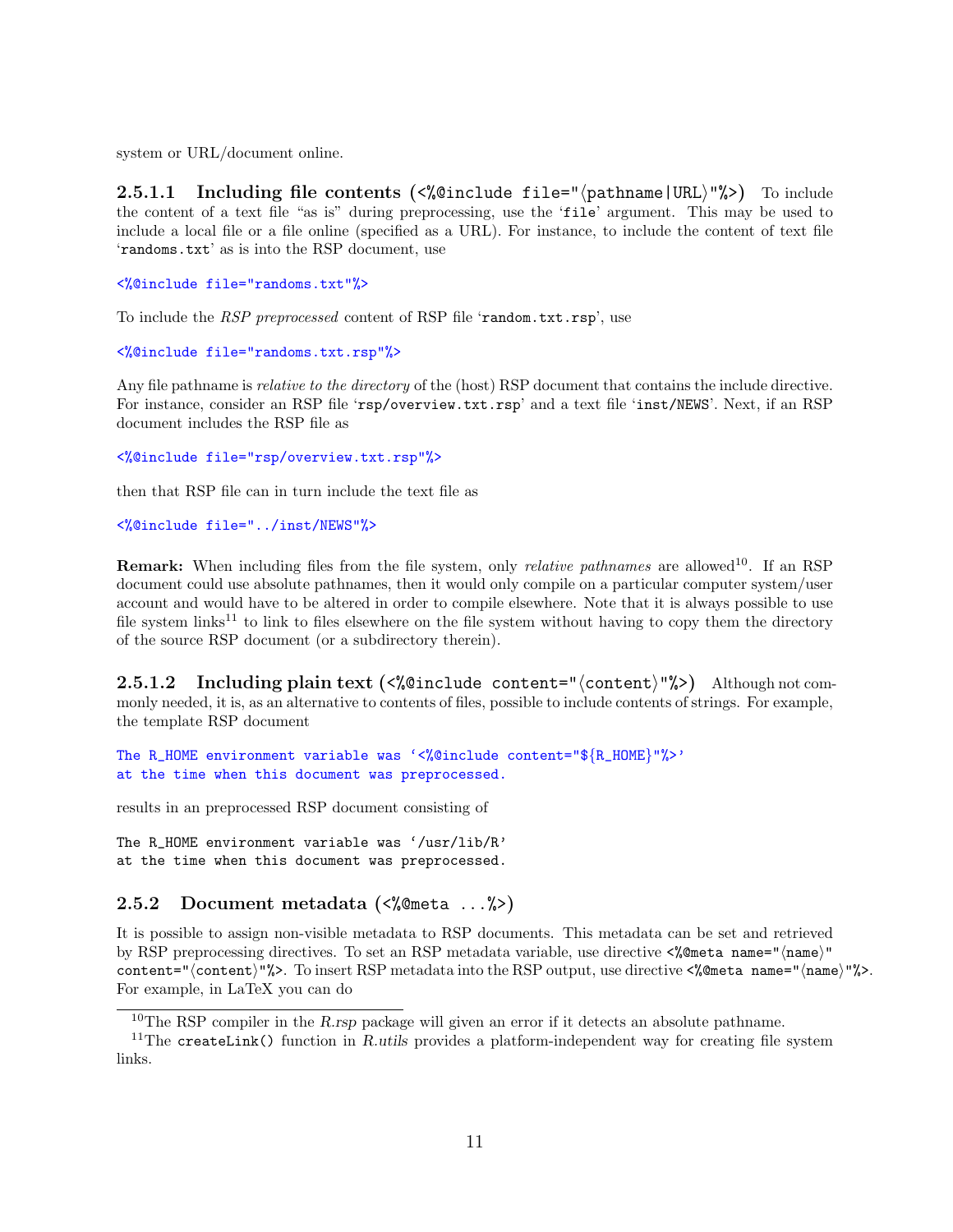```
<%@meta name="title" content="My Report"%>
<%@meta name="author" content="John Doe"%>
<%@meta name="keywords" content="statistics, report"%>
% Set the PDF metadata
\usepackage[hidelinks]{hyperref}
\hypersetup{
 pdfauthor={<%@meta name="author"%>},
 pdftitle={<%@meta name="title"%>},
 pdfkeywords={<%@meta name="keywords"%>}
}
\title{<%@meta name="title"%>}
\author{<%@meta name="author"%>}
\keywords{<%@meta name="keywords"%>}
```
Note how this sets both the displayed metadata as well as the non-visible PDF metadata.

Remark: Metadata set in the main document is visible also to "child" RSP documents included via  $\langle\$ Cinclude  $\langle$ file $\rangle$ =" $\langle$ pathname|URL $\rangle$ "%>. Vice verse, metadata set in a child document are visible (assigned) to the "parent" document.

Remark: For convenience,  $\langle\%$  meta  $\langle name\rangle=$ " $\langle content\rangle$ "%> is short syntax for setting metadata.

<span id="page-11-0"></span>2.5.2.1 Setting metadata via R vignette metadata The R framework uses a LaTeXflavored markup for specifying metadata in vignettes, e.g. \VignetteIndexEntry{My Report} and  $\Upsilon$  \VignetteKeyword{statistics}. It is possible to "import" this metadata information via <%@meta content=" $(R$  vignette metadata markup)" language="R-vignettes"%>. For instance,

```
<%@meta content="
 DIRECTIVES FOR R:
 %\VignetteIndexEntry{My Report}
 %\VignetteKeyword{statistics}
 %\VignetteKeyword{report}
 %\VignetteAuthor{John Doe}
" language="R-vignette"%>
\title{<%@meta name="title"%>}
\author{<%@meta name="author"%>}
```
\keywords{<%@meta name="keywords"%>}

will import the three R \Vignette $\langle Name \rangle$ } "commands" into RSP metadata variables 'title', 'keywords' and 'author'. As illustrated, any content that is not recognizes as R vignette metadata, or is of unknown markup, is ignored, which means that it is possible to include "anything" part of the 'content' attribute. Note that this construct will (i) import the metadata into the RSP document at the same time as (ii) the R vignette mechanism can utilize it. This eliminates the need for reproducing the same information in the RSP source document.

#### <span id="page-11-1"></span>2.5.3 Preprocessing variables  $(\langle\% \text{string} \dots \rangle)$

In addition to metadata, it is possible to define, set and get custom variables available during the preprocessing of the RSP document. To set an RSP preprocessing string variable, use directive <%@string name=" $\langle$ name)" content=" $\langle$ content)" default=" $\langle$ default)"%>, where 'default' is optional and the value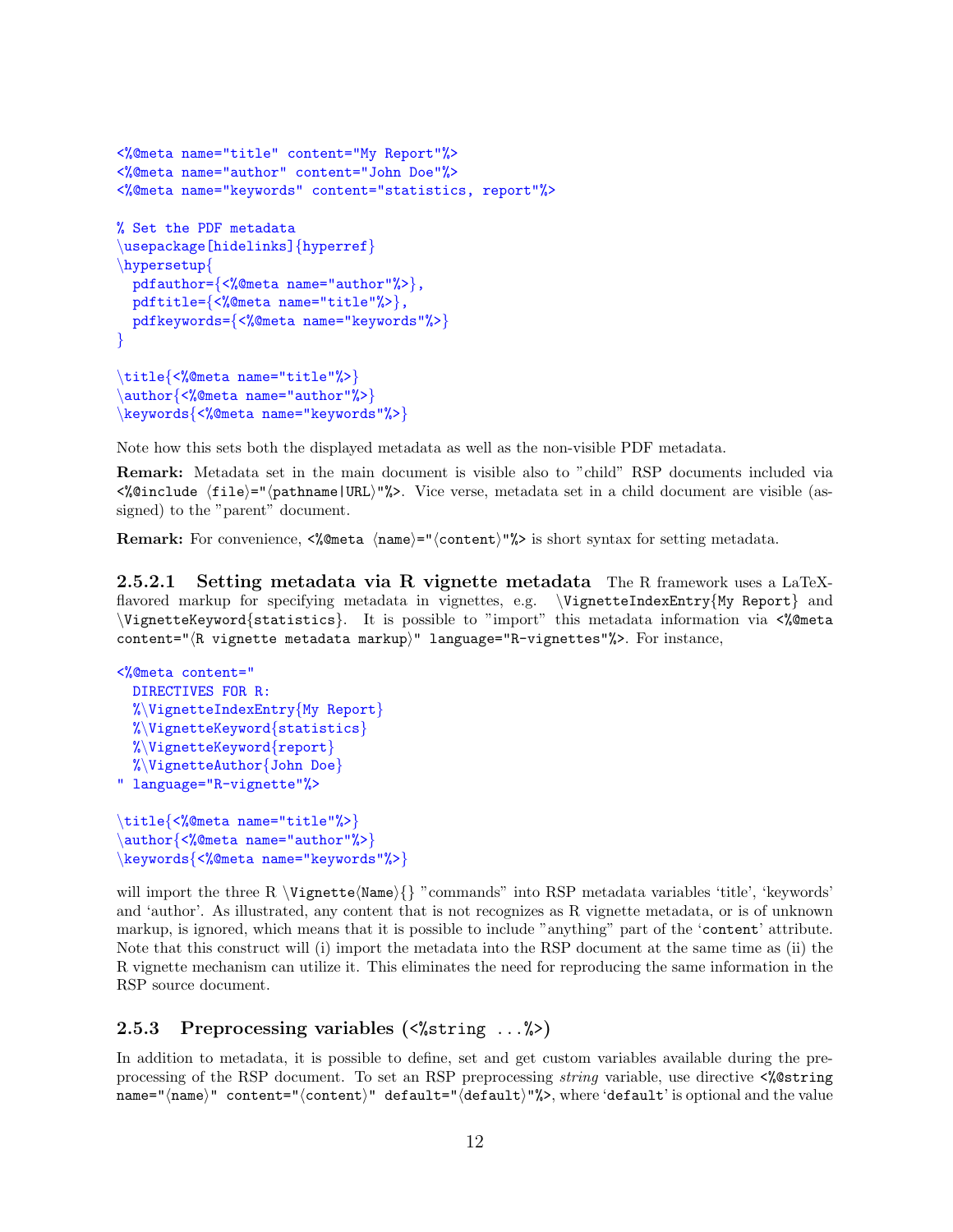used if 'content' is empty. To insert a preprocessing variable into the RSP output, use directive <%@string name=" $\langle$ name $\rangle$ "%>. There exist analogue directives for *numeric, integer* and *logical* variables.

```
<%@string name="page format" content="article"%>
<%@string name="page_size" content="a4paper"%>
```
\documentclass[<%@string name="page\_size"%>]{<%@string name="page\_format"%>}

For convenience, there is a short format for setting a variable, which is  $\langle\phi \rangle \leq \langle \phi \rangle = \langle \phi \rangle$  (content) "%>.

Remark: Just as for metadata, preprocessing variables transfer transparently between included child and parent documents when using  $\langle$ %@include  $\langle$ file $\rangle$ =" $\langle$ pathname|URL $\rangle$ "%>.

#### <span id="page-12-0"></span>2.5.4 Conditional inclusion/exclusion  $(\langle \sqrt[6]{\hspace{1.6pt}} \mathfrak{g}_{\mathfrak{i}} {\bf f} \dots \sqrt[6]{\hspace{1.6pt}} \rangle)$

Using so called RSP 'if-then-else' preprocessing directives, it is possible to include (exclude) parts of an RSP source document such that they appear (do not appear) in the output RSP product. The full syntax of an RSP 'if-then-else' variable is  $\langle\$ 0if test="text{test}\rangle" name=" $\langle\$ variable $\rangle"$  content=" $\langle\text{value}\rangle"$ negate="\logical\"%> \include\ <%@else%> \\exclude\ \exclude\ \exclude\ \exclude\ \exclude\ \exclude\ \exclude\ \exclude\ \exclude\ \exclude\ \exclude\ \exclude\ \exclude\ \exclude\ \exclude\ \exclude\ \exclude\ \exclude\ optional. The argument 'test' specifies the type of test to conduct, 'name' the variable name to be tested, and 'content' the value to compare the variable to. The 'negate' argument is optional and specifies whether the result of the test should be negated or not. The following tests are available (aliases in parentheses):

- test="exists": check if a variable exists.
- test="equal-to" ("=="): check if a variable is equal to a specific value.
- test="not-equal-to" ("!="): check if a variable is not equal to a specific value.
- test="less-than-or-equal-to" ("<="): check if a variable is less than or equal to a specific value.
- test="less-than" ("<"): check if a variable is less than a specific value.
- test="greater-than-or-equal-to" (">="): check if a variable is greater than or equal to a specific value.
- test="greater-than" (">"): check if a variable is greater than a specific value.

For example,

```
<%@string name="version" content="devel"%>
<%@if test="exists" name="version"%>
 <%@if test="equal-to" name="version" content="devel"%>
This document presents methods that are under development.
 <%@else%>
This document presents methods that are well tested and stable.
 <%@endif%>
<%@else%>
Preprocessing variable 'version' was not set.
<%@endif%>
```
produces

This document presents methods that are under development.

If one removes the first line, then the output is

Preprocessing variable 'version' was not set.

For convenience, it is also possible to use a short format for testing a variable, which is  $\langle\%$ if test="equal-to"  $\langle name \rangle = "\langle value \rangle "\rangle$ .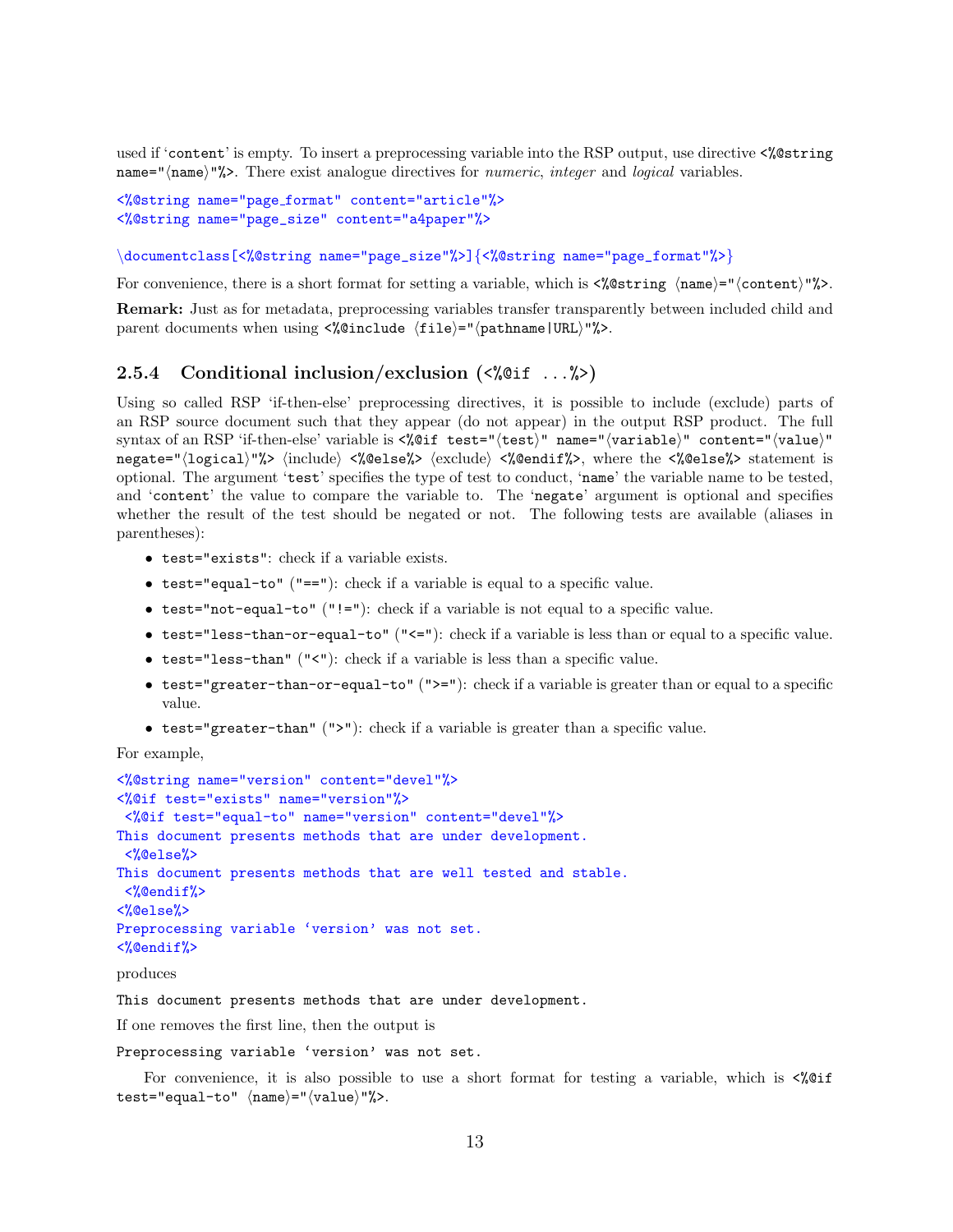<span id="page-13-0"></span>**2.5.4.1** If-then-else aliases  $(\langle \sqrt[n]{\text{Qifeq}} \dots \sqrt[n]{\rangle)$  For some of the common tests, there are also so called alias directives. They are:

- $\langle \delta \rangle$ @ifeq ... $\rangle \rangle$  is an alias for  $\langle \delta \rangle$ @if test="equal-to" ... $\rangle \rangle$ .
- <%@ifneq ...%> is an alias for <%@if test="not-equal-to" ...%>.

**Remark:** Note that by combining the above aliases with the short format, one can write  $\langle\text{Set}_{\mathcal{A}}\rangle$ A="42"%> instead of <%@if test="equal-to" name="A" content="42"%>.

#### <span id="page-13-1"></span>2.6 Advanced

#### <span id="page-13-2"></span>2.6.1 Compiling a standalone RSP document from a preprocessed but not evaluated RSP document template

However convenient it is to use a modularized RSP document that reuses many different RSP subdocuments, it may be tedious to share such as document with others. In order for someone else to compile the same RSP document, it is necessary to make sure all files being used are also shared with the receiver together with instructions where to put them. Some of these files may only be included under certain conditions, making the just add to the overall clutter at the receiver's end. In such cases, it may be useful to produce a preprocessed but not yet evaluated RSP document from the main RSP document. Such an RSP document will not contain any preprocessing directives and in that sense be self-contained and easier to share. It is also likely be easier for the receiver to follow. To compile such a stand-alone RSP document, do

> s <- rclean(file="random.txt.rsp")

This outputs a file preprocessed-random.txt.rsp in the current directory. Documents compiled this way will contain neither RSP comments nor RSP preprocessing directives. This may be useful if the source RSP subdocuments contain private comments and private parts that are conditional excluded during preprocessing.

## <span id="page-13-3"></span>3 Solutions specific to the R environment

#### <span id="page-13-4"></span>3.1 Working with figures

Because the RSP language is context unaware, it does not have constructs for inserting content such as figures and tables. However, as we will show in this section, it is still very easy to create and include figures in the output document. We will first explain how to create image files and then show how they can be included in Markdown, HTML and LaTeX documents in a standard and unified way.

#### <span id="page-13-5"></span>3.1.1 Creating image files

The toPDF() and toPNG() functions of the R.devices package are useful for creating image files to be included in for instance LaTeX and HTML. For example,

```
library("R.devices")
```

```
# Create objects with a bit thicker lines
devOptions("*", par=list(lwd=2))
```

```
toPNG("myFigure,yeah,cool", aspectRatio=0.6, {
```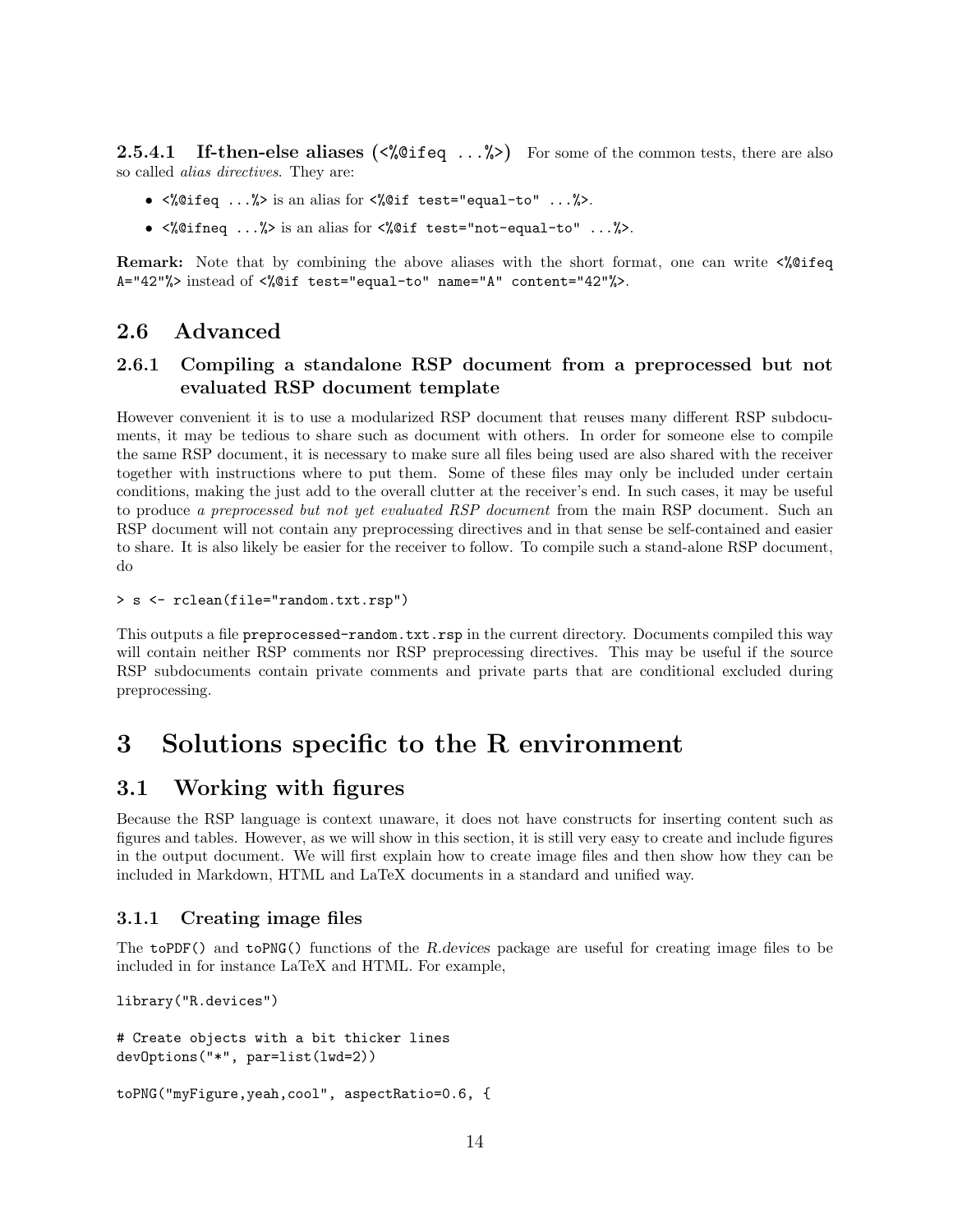```
curve(dnorm, from=-5, to=+5)
})
```
creates a PNG image file named myFigure,yeah,cool.png whose height is 60% of its width and displays the Guassian density distribution. By default, the toPDF() and toPNG() functions write image files to the figures/ directory. For more information, see help("toPDF", package="R.devices") and the vignettes of the R.devices package.

#### <span id="page-14-0"></span>3.1.2 Including image files in Markdown

To dynamically create and include an image in a Markdown document, use the following RSP-embedded Markdown format:

```
![The Gaussian density function.](<%=toPNG("MyFigure,yeah,cool", aspectRatio=0.6, {
  curve(dnorm, from=-5, to=+5)
\})%>)
```
which becomes Markdown syntax

![The Gaussian density function.](figures/MyFigure,yeah,cool.png)

When this Markdown document is post-processed into a HTML document (internally done using the markdown package), any image files will automatically be embedded as data URI strings in the final HTML document. Because such images are literally embedded inside the file, the HTML document becomes selfcontained in the same was a a PDF document is self-contained.

#### <span id="page-14-1"></span>3.1.3 Including image files in HTML

If you prefer to work with HTML directly, you can work with RSP-embedded HTML templates. Image files can be included in HTML documents either by linking to it via the images pathname or by embedding the content of the image files as a data URI. In order to use the first approach, do

```
<img src="<%=toPNG("MyFigure,yeah,cool", aspectRatio=0.6, {
  curve(dnorm, from=-5, to=+5)
\})%>">
```
which results in

```
<img src="figures/MyFigure,yeah,cool.png">
```
To instead embedded the image as an Base64 encoded data URI, which has the advantage of making HTML document self-contained, set the following option

```
<% devOptions("png", field="dataURI") %>
```
which will cause the above 'MyFigure,yeah,cool.png' image file to be encoded and embedded as

```
<img src="data:image/png;base64,iVBORw0KGgo ... <truncated> ... K5CYII=">
```
To include, say, an SVG image file, just replace toPNG() with toSVG(). For other image formats, see the R.devices package.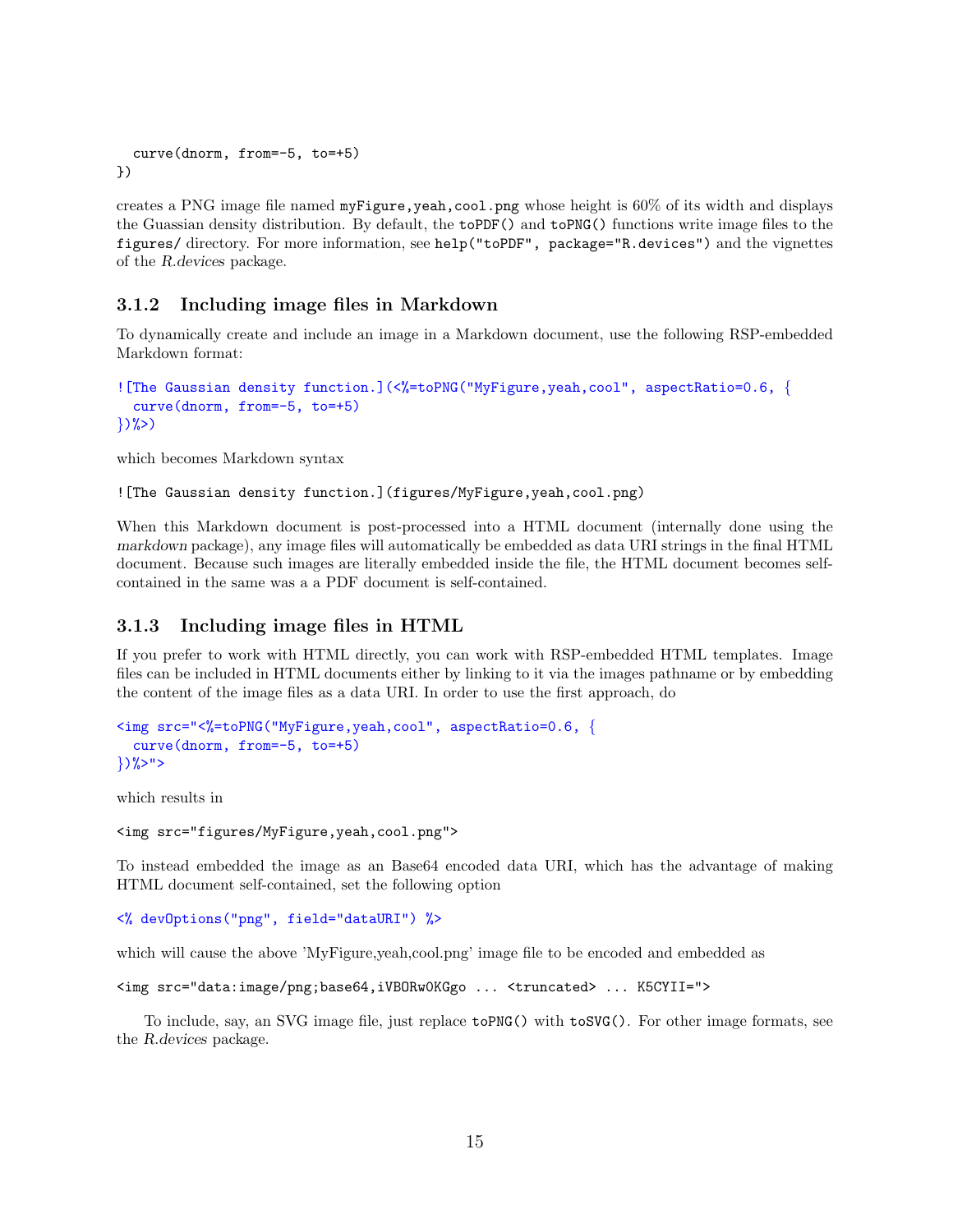#### <span id="page-15-0"></span>3.1.4 Including image files in LaTeX

For LaTeX documents, one can embed figures using the following tidy RSP and LaTeX markup<sup>[12](#page-15-1)</sup>

```
\includegraphics{<%=toPDF("MyFigure,yeah,cool", aspectRatio=0.6, {
  curve(dnorm, from=-5, to=+5)
\})%>}
```
Since toPDF() returns the (relative) image pathname by default, the above will become

```
\includegraphics{figures/MyFigure,yeah,cool.pdf}
```
after the RSP document has been processed and the image file has been created. When this LaTeX document is compiled the result is as in in Figure [1.](#page-15-2)



<span id="page-15-2"></span>Figure 1: This figure was generated and inserted into the LaTeX document using RSP.

However, when inserting a figure in LaTeX it is recommended (not required) to do so without specifying neither the path nor the filename extension of the image files. Instead, one or more directories are specified at the beginning of the document telling LaTeX where to find images files, e.g.

#### \usepackage{graphicx} \graphicspath{{figures/}{figures/external/}}

This tells LaTeX to search for image files in directory figures/ and then in directory figures/external/. Next, we can include images as

#### \includegraphics{MyFigure,yeah,cool}

By leaving out the filename extension, LaTeX will automatically search<sup>[13](#page-15-3)</sup> for image files of proper formats (typically PDF, EPS or PNG) depending on compiler settings, e.g. \*.png and \*.pdf. With this approach

<span id="page-15-1"></span> $12$ For readability, we have dropped the usual LaTeX commands for setting up the figure environment, centering and rescaling the image and creating the figure caption.

<span id="page-15-3"></span><sup>&</sup>lt;sup>13</sup>In order for  $\in$   $\{ \}$  to locate the proper image file when leaving out the filename extension, the image file must not have other periods in the filename other than the one used for the extension.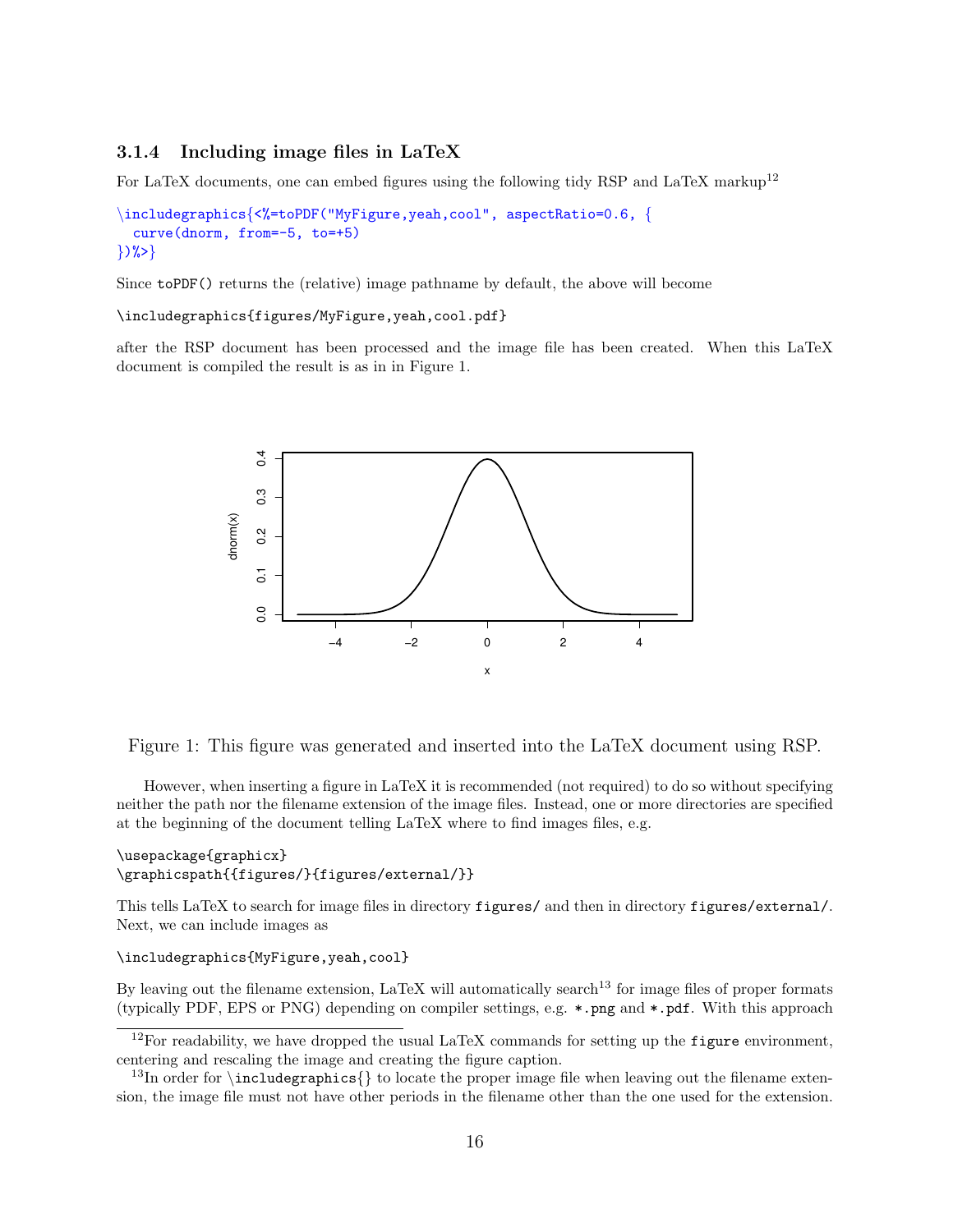it is easy to switch to use other image formats without having to edit the LaTeX document. On the other hand, this is already automatically take care of when using RSP. Regardless, in order to achieve this in RSP, all we need to do is to let R.devices use the so called fullname of the image file, that is the filename without extension, instead of the default (relative) *pathname*. This is achieved by setting

<% devOtions("\*", field="fullname") %>

As a final remark, note that by replacing toPDF() with toPNG(), a PNG image file is inserted instead, which can dramatically reduce the size of the final PDF document, especially when scatter plots with a large number of data points are generated.

#### <span id="page-16-0"></span>3.2 Including R code

#### <span id="page-16-1"></span>3.2.1 Evaluating and capturing expression and output  $\langle\zeta\rangle =$  with Capture ( $\langle\zeta\rangle$ code chunk $\rangle$ )%>)

The withCapture() function of the R.utils package allows us to evaluate, embed and echo the text output of an R code chunk. Note that it is only standard output that is echoed, i.e. plots are not automatically embedded as figures. To include figures, see Section [3.1.](#page-13-4) Continuing, any formatting of the capture has to be done in the format of the output document. For instance, the following RSP-embedded LaTeX text

```
\begin{verbatim}
<%=withCapture({
for (kk in 1:3) {
  cat("Iteration #", kk, "\langle n", sep="")
}
print(Sys.time())
type <- "horse"; # Comments are dropped
type
}\end{verbatim}
produces
> for (kk in 1:3) {
+ cat("Iteration #", kk, "\n", sep = "")
+ }
Iteration #1
Iteration #2
Iteration #3
> print(Sys.time())
[1] "2018-01-09 21:04:56 PST"
> type <- "horse"
> type
[1] "horse"
```
By adding arguments code=FALSE and/or output=FALSE to withCapture() one can control whether the deparsed R source code and/or the output of each subexpression is captured or not.

Remark: The R.utils package has to be attached for withCapture() to be available, e.g. via  $\langle\mathcal{E}\rangle$ library("R.utils") %>.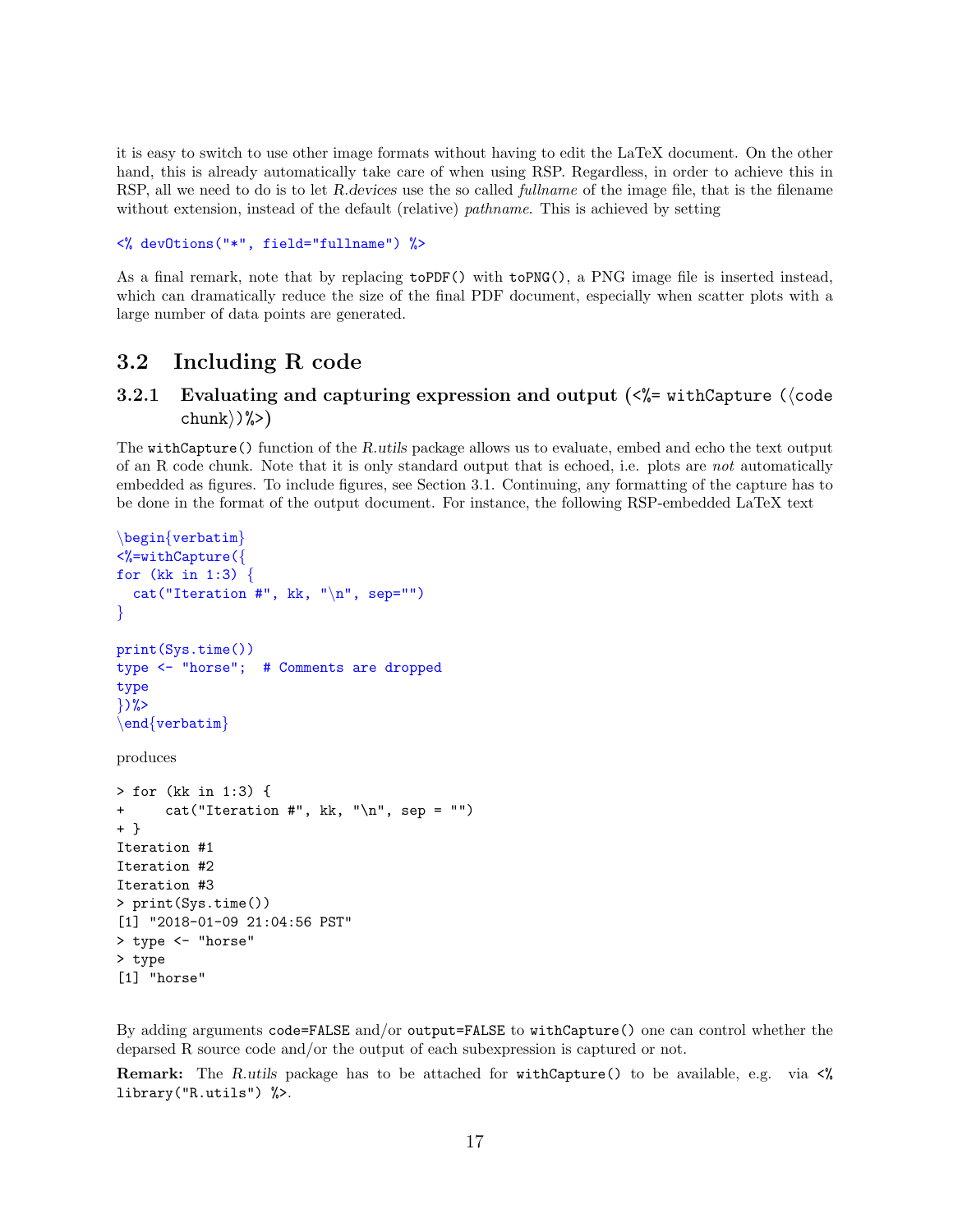Remark: The code is parsed and formatted by the R parser, meaning that indentation, empty lines, spacing and so on are *not* preserved when echoing this way. This is also why comments, semicolons and other R code constructs are dropped from the displayed code.

#### <span id="page-17-0"></span>3.2.2 Future directions for including code

The withCapture() construct is rather rudimentary and has limitations on how the source code and echoed outputs are formatted. A much more powerful solution is then to utilize CRAN packages such as formatR, evaluate and highlight. The goal is to incorporate neat support for these in a future version of the R.rsp package.

## <span id="page-17-1"></span>4 History of RSP

The RSP markup language was first developed in May 2002. It was first inspired by the JavaServer Pages (JSP) markup languare available for the Java programming language which is used to create dynamic web content via for instance the Apache Tomcat web server. A related solution is the Active Server Pages (ASP) markup language for the VBScript language.

Initially the RSP engine was implemented as part of the R.io package (deprecated) but was moved to the R.rsp package in July 2005 and released on CRAN in July 2006. In early 2013, the RSP engine of R.rsp underwent a major redesign (compared to R.rsp v0.8.2 and before). This somewhat also affected the RSP language, but great efforts have been taken to keep it backward compatible.

The RSP language and the R.rsp engine has been in particularly heavy use by thousands of users of the Aroma Project (<http://aroma-project.org/>) as part of the generation of interactive Javascript and HTML reports. Several R packages are using RSP for their HTML and PDF vignettes, which has become straightforward since R v3.0.0.

In June 2007, the brew package (on CRAN) was introduced independently [private communication] of the R.rsp package. Although a different engine is used, the brew syntax is similar to the one in the RSP markup language.